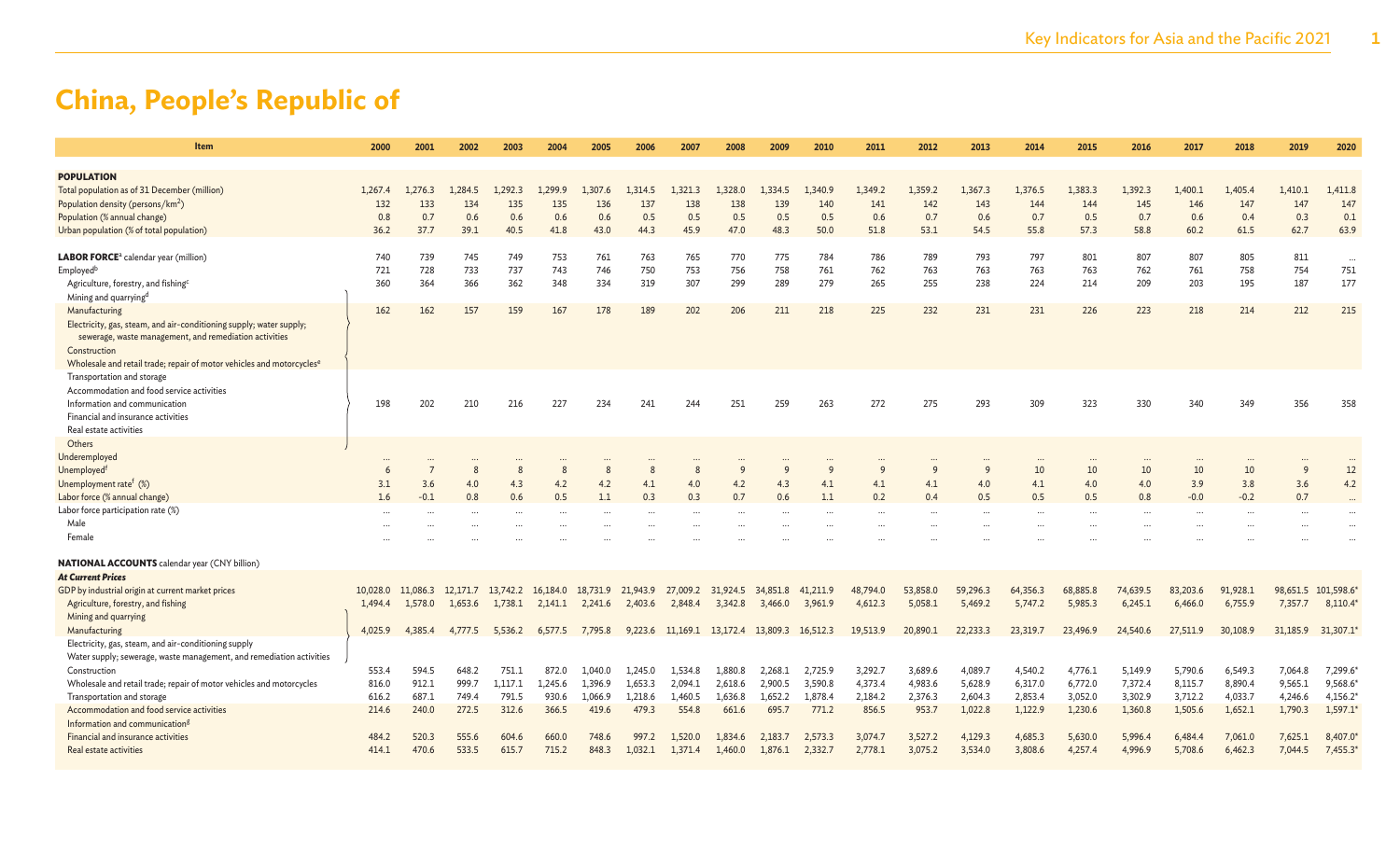| Item                                                                                                | 2000               | 2001               | 2002               | 2003                | 2004                 | 2005                | 2006                | 2007                | 2008                       | 2009                 | 2010                 | 2011                 | 2012                 | 2013                 | 2014                 | 2015                 | 2016                  | 2017                  | 2018                 | 2019                 | 2020                  |
|-----------------------------------------------------------------------------------------------------|--------------------|--------------------|--------------------|---------------------|----------------------|---------------------|---------------------|---------------------|----------------------------|----------------------|----------------------|----------------------|----------------------|----------------------|----------------------|----------------------|-----------------------|-----------------------|----------------------|----------------------|-----------------------|
|                                                                                                     |                    |                    |                    |                     |                      |                     |                     |                     |                            |                      |                      |                      |                      |                      |                      |                      |                       |                       |                      |                      |                       |
| Professional, scientific, and technical activities<br>Administrative and support service activities |                    |                    |                    |                     |                      |                     |                     |                     |                            |                      |                      |                      |                      |                      |                      |                      |                       |                       |                      |                      |                       |
| Public administration and defense; compulsory social security                                       |                    |                    |                    |                     |                      |                     |                     |                     |                            |                      |                      |                      |                      |                      |                      |                      |                       |                       |                      |                      |                       |
| Education                                                                                           |                    |                    |                    |                     |                      |                     |                     |                     |                            |                      |                      |                      |                      |                      |                      |                      |                       |                       |                      |                      |                       |
| Human health and social work activities                                                             |                    |                    |                    |                     |                      |                     |                     |                     |                            |                      |                      |                      |                      |                      |                      |                      |                       |                       |                      |                      |                       |
| Arts, entertainment, and recreation                                                                 |                    |                    |                    |                     |                      |                     |                     |                     |                            |                      |                      |                      |                      |                      |                      |                      |                       |                       |                      |                      |                       |
| Other service activities                                                                            | 1,409.3            | 1,698.3            | 1,981.9            | 2,275.4             | 2,675.5              | 3,174.2             | 3,691.1             | 4,456.2             | 5,316.9                    | 6,000.3              | 6,865.5              | 8,108.2              | 9,304.2              | 10,584.7             | 11,961.9             | 13,685.6             | 15,674.4              | 17,908.6              | 20,414.5             | 22,771.6             | 23,697.4              |
| Activities of households as employers; undifferentiated goods- and                                  |                    |                    |                    |                     |                      |                     |                     |                     |                            |                      |                      |                      |                      |                      |                      |                      |                       |                       |                      |                      |                       |
| services-producing activities of households for own use                                             |                    |                    |                    |                     |                      |                     |                     |                     |                            |                      |                      |                      |                      |                      |                      |                      |                       |                       |                      |                      |                       |
| Net factor income from abroad                                                                       | $-121.4$           | $-158.7$           | $-123.7$           | $-84.6$             | $-42.5$              | $-132.0$            | $-41.0$             | 61.2                | 198.5                      | $-58.3$              | $-176.5$             | $-454.7$             | $-125.1$             | $-482.2$             | 81.7                 | $-328.7$             | $-370.1$              | $-109.0$              | $-403.8$             | $-276.4$             | $-720.4$              |
| <b>GNI</b>                                                                                          | 9,906.6            | 10,927.6           | 12,048.0           | 13,657.6            | 16,141.5             | 18,599.9            | 21,902.9            | 27,070.4            | 32,123.0                   | 34,793.5             | 41,035.4             | 48,339.3             | 53,732.9             | 58,814.1             | 64,438.0             | 68,557.1             | 74,269.4              | 83,094.6              | 91,524.4             | 98,375.1             | 100,878.3             |
|                                                                                                     |                    |                    |                    |                     |                      |                     |                     |                     |                            |                      |                      |                      |                      |                      |                      |                      |                       |                       |                      |                      |                       |
| <b>Structure of Output</b> (% of GDP at current market prices)                                      |                    |                    |                    |                     |                      |                     |                     |                     |                            |                      |                      |                      |                      |                      |                      |                      |                       |                       |                      |                      |                       |
| Agriculture                                                                                         | 14.9               | 14.2               | 13.6               | 12.6                | 13.2                 | 12.0                | 11.0                | 10.5                | 10.5                       | 9.9                  | 9.6                  | 9.5                  | 9.4                  | 9.2                  | 8.9                  | 8.7                  | 8.4                   | 7.8                   | 7.3                  | 7.5                  | 8.0                   |
| Industry                                                                                            | 45.7               | 44.9               | 44.6               | 45.8                | 46.0                 | 47.2                | 47.7                | 47.0                | 47.2                       | 46.1                 | 46.7                 | 46.7                 | 45.6                 | 44.4                 | 43.3                 | 41.0                 | 39.8                  | 40.0                  | 39.9                 | 38.8                 | $38.0*$               |
| Services                                                                                            | 39.4               | 40.8               | 41.8               | 41.6                | 40.7                 | 40.9                | 41.3                | 42.4                | 42.4                       | 43.9                 | 43.7                 | 43.8                 | 45.0                 | 46.4                 | 47.8                 | 50.3                 | 51.9                  | 52.2                  | 52.8                 | 53.8                 | $54.0*$               |
|                                                                                                     |                    |                    |                    |                     |                      |                     |                     |                     |                            |                      |                      |                      |                      |                      |                      |                      |                       |                       |                      |                      |                       |
| Expenditure on GDP at current market prices                                                         | 10,028.0           | 11,086.3           | 12,171.7           | 13,742.2 16,184.0   |                      |                     | 18,731.9 21,943.9   |                     | 27,009.2 31,924.5 34,851.8 |                      | 41,211.9             | 48,794.0             | 53,858.0             | 59,296.3             | 64,356.3             | 68,885.8             | 74,639.5              | 83,203.6<br>45,651.8  | 91,928.1             | 98,651.5             | 101,598.6             |
| Final consumption expenditure<br>Household final consumption                                        | 6,374.9<br>4,686.3 | 6,866.1<br>5,046.5 | 7,422.8<br>5,466.7 | 7,973.5<br>5,869.0  | 8,939.4<br>6,572.5   | 10,187.3<br>7,415.4 | 11,536.4<br>8,284.2 | 13,773.7<br>9,823.1 | 15,889.9<br>11,265.5       | 17,453.9<br>12,312.2 | 20,158.1<br>14,146.6 | 24,474.7<br>17,039.1 | 27,544.4<br>19,058.5 | 30,666.4<br>21,247.7 | 33,803.1<br>23,623.9 | 37,192.1<br>26,020.2 | 41,080.6<br>28,866.8  | 32,069.0              | 50,613.5<br>35,412.4 | 55,263.2<br>38,718.8 | 55,698.6<br>38,717.6  |
| NPISHs final consumption                                                                            |                    |                    |                    |                     |                      |                     |                     |                     |                            |                      |                      |                      |                      |                      |                      |                      |                       |                       |                      |                      |                       |
| Government final consumption                                                                        | <br>1,688.6        | 1,819.7            | 1,956.1            | $\cdots$<br>2,104.5 | $\ddotsc$<br>2,367.0 | <br>2,771.9         | $\cdots$<br>3,252.2 | $\cdots$<br>3,950.6 | $\cdots$<br>4,624.5        | 5,141.7              | $\cdots$<br>6,011.6  | $\cdots$<br>7,435.7  | $\ddotsc$<br>8,485.9 | $\ddotsc$<br>9,418.6 | 10,179.3             | $\cdots$<br>11,171.8 | $\ddotsc$<br>12,213.8 | $\ddotsc$<br>13,582.9 | $\cdots$<br>15,201.1 | 16,544.4             | $\ddotsc$<br>16,981.0 |
| Gross capital formation                                                                             | 3,366.7            | 3,940.3            | 4,400.5            | 5,444.7             | 6,772.6              | 7,557.6             | 8,757.9             | 10,933.9            | 13,494.2                   | 15,807.5             | 19,186.7             | 22,767.4             | 24,896.0             | 27,512.9             | 29,490.6             | 29,782.7             | 31,819.9              | 35,788.6              | 40,258.5             | 42,667.9             | 44,240.1              |
| Gross fixed capital formation                                                                       | 3,266.9            | 3,708.8            | 4,267.2            | 5,257.5             | 6,397.5              | 7,385.2             | 8,497.9             | 10,234.5            | 12,470.1 15,269.1          |                      | 18,104.1             | 21,401.7             | 23,832.1             | 26,398.0             | 28,224.2             | 28,997.0             | 31,014.5              | 34,830.0              | 39,384.8             | 42,245.1             | 43,568.3              |
| Public                                                                                              |                    |                    |                    |                     |                      |                     |                     |                     |                            |                      |                      |                      |                      |                      |                      |                      |                       |                       |                      |                      |                       |
| Private                                                                                             |                    |                    |                    |                     |                      |                     |                     |                     |                            |                      |                      | $\cdots$             |                      |                      | $\cdots$             |                      | $\cdots$              |                       | $\cdots$             | $\ddotsc$            |                       |
| Changes in inventories                                                                              | 99.8               | 231.5              | 133.3              | 187.2               | 375.1                | 172.4               | 260.0               | 699.5               | 1,024.1                    | 538.3                | 1,082.6              | 1,365.6              | 1,063.9              | 1,114.9              | 1,266.4              | 785.6                | 805.4                 | 958.6                 | 873.7                | 422.7                | 671.8                 |
| Acquisitions less disposals of valuables                                                            |                    |                    |                    |                     |                      |                     |                     |                     |                            |                      |                      | $\cdot$              |                      |                      |                      |                      | $\cdots$              | $\ddotsc$             |                      | $\ddotsc$            |                       |
| Exports of goods and servicesh                                                                      | 2,095.2            | 2,251.8            | 2,756.3            | 3,707.8             | 5,027.0              | 6,335.0             | 7,905.9             | 9,558.6             | 10,985.8                   | 9,107.6              | 11,203.6             | 12,963.7             | 13,729.8             | 14,586.5             | 15,130.2             | 14,709.9             | 14,617.7              | 16,384.7              | 17,569.4             | 18,247.0             | 18,880.5              |
| Exports of goods                                                                                    |                    |                    |                    |                     |                      |                     |                     | $\cdots$            |                            |                      |                      | 11,665.0             | 12,457.4             | 13,304.7             |                      |                      |                       |                       |                      |                      |                       |
| <b>Exports of services</b>                                                                          |                    |                    |                    |                     | $\cdots$             |                     | $\cdots$            | $\cdots$            | $\cdots$                   | $\cdots$             |                      | 1,298.7              | 1,272.4              | 1,281.7              |                      |                      |                       |                       |                      |                      | $\ddotsc$             |
| Less: Imports of goods and servicesh                                                                | 1,856.9            | 2,019.4            | 2,446.8            | 3,411.3             | 4,603.4              | 5,314.1             | 6,240.4             | 7,216.3             | 8,563.1                    | 7,603.9              | 9,697.9              | 11,794.8             | 12,266.2             | 13,131.2             | 13,769.1             | 12,475.3             | 12,920.1              | 14,926.8              | 16,864.0             | 17,107.2             | 16,227.5              |
| Imports of goods                                                                                    |                    |                    |                    |                     |                      |                     |                     |                     |                            |                      |                      | 10,193.9             | 10,490.4             | 11,084.2             |                      |                      |                       |                       |                      |                      |                       |
| Imports of services                                                                                 | $\ddotsc$          |                    |                    |                     |                      |                     | $\cdots$            |                     |                            |                      |                      | 1,600.9              | 1,775.8              | 2,047.0              | $\cdots$             |                      | $\ddotsc$             |                       | $\ddotsc$            | $\ddotsc$            |                       |
| Statistical discrepancy                                                                             | 48.1               | 47.5               | 39.1               | 27.5                | 48.5                 | $-33.9$             | $-15.9$             | -40.                | 117.7                      | 86.7                 | 361.4                | 383.1                | $-46.0$              | $-338.1$             | $-298.5$             | $-323.6$             | 41.5                  | 305.3                 | 350.7                | $-419.3$             | $-993.0$              |
| <b>Structure of Demand</b> (% of GDP at current market prices)                                      |                    |                    |                    |                     |                      |                     |                     |                     |                            |                      |                      |                      |                      |                      |                      |                      |                       |                       |                      |                      |                       |
| Household final consumption                                                                         | 46.7               | 45.5               | 44.9               | 42.7                | 40.6                 | 39.6                | 37.8                | 36.4                | 35.3                       | 35.3                 | 34.3                 | 34.9                 | 35.4                 | 35.8                 | 36.7                 | 37.8                 | 38.7                  | 38.5                  | 38.5                 | 39.2                 | 38.1                  |
| Government final consumption                                                                        | 16.8               | 16.4               | 16.1               | 15.3                | 14.6                 | 14.8                | 14.8                | 14.6                | 14.5                       | 14.8                 | 14.6                 | 15.2                 | 15.8                 | 15.9                 | 15.8                 | 16.2                 | 16.4                  | 16.3                  | 16.5                 | 16.8                 | 16.7                  |
| Gross capital formation                                                                             | 33.6               | 35.5               | 36.2               | 39.6                | 41.8                 | 40.3                | 39.9                | 40.5                | 42.3                       | 45.4                 | 46.6                 | 46.7                 | 46.2                 | 46.4                 | 45.8                 | 43.2                 | 42.6                  | 43.0                  | 43.8                 | 43.3                 | 43.5                  |
| Changes in inventories                                                                              | 1.0                | 2.1                | 1.1                | 1.4                 | 2.3                  | 0.9                 | 1.2                 | 2.6                 | 3.2                        | 1.5                  | 2.6                  | 2.8                  | 2.0                  | 1.9                  | 2.0                  | 1.1                  | 1.1                   | 1.2                   | 1.0                  | 0.4                  | 0.7                   |
| Exports of goods and services                                                                       | 20.9               | 20.3               | 22.6               | 27.0                | 31.1                 | 33.8                | 36.0                | 35.4                | 34.4                       | 26.1                 | 27.2                 | 26.6                 | 25.5                 | 24.6                 | 23.5                 | 21.4                 | 19.6                  | 19.7                  | 19.1                 | 18.5                 | 18.6                  |
| Imports of goods and services                                                                       | 18.5               | 18.2               | 20.1               | 24.8                | 28.4                 | 28.4                | 28.4                | 26.7                | 26.8                       | 21.8                 | 23.5                 | 24.2                 | 22.8                 | 22.1                 | 21.4                 | 18.1                 | 17.3                  | 17.9                  | 18.3                 | 17.3                 | 16.0                  |
| Statistical discrepancy                                                                             | 0.5                | 0.4                | 0.3                | 0.2                 | 0.3                  | $-0.2$              | $-0.1$              | $-0.2$              | 0.4                        | 0.2                  | 0.9                  | 0.8                  | $-0.1$               | $-0.6$               | $-0.5$               | $-0.5$               | 0.1                   | 0.4                   | 0.4                  | $-0.4$               | $-1.0$                |
|                                                                                                     |                    |                    |                    |                     |                      |                     |                     |                     |                            |                      |                      |                      |                      |                      |                      |                      |                       |                       |                      |                      |                       |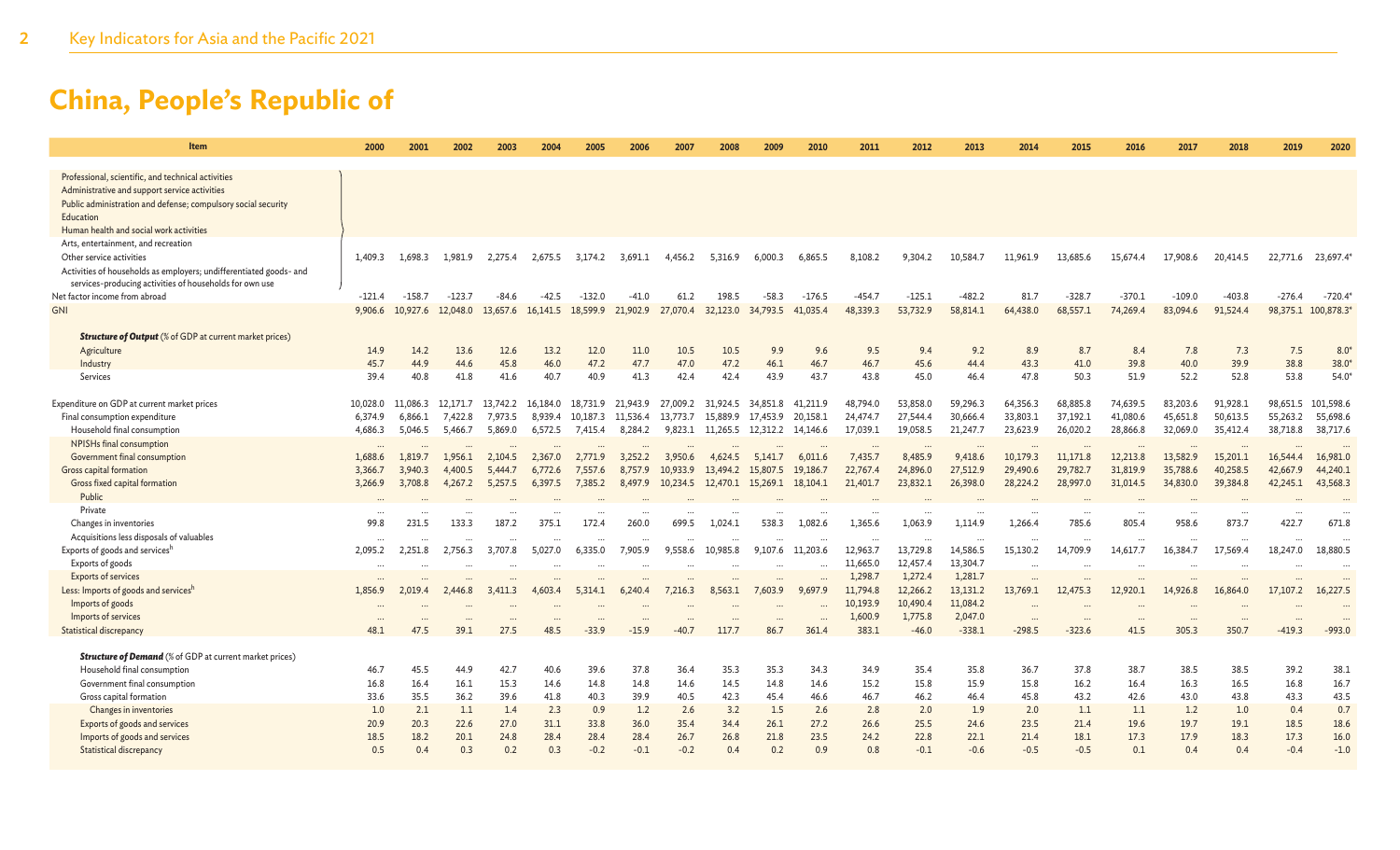| Item                                                                                             | 2000     | 2001     | 2002     | 2003                                                    | 2004              | 2005     | 2006     | 2007     | 2008                                        | 2009                                  | 2010     | 2011     | 2012     | 2013     | 2014     | 2015     | 2016     | 2017     | 2018     | 2019     | 2020          |
|--------------------------------------------------------------------------------------------------|----------|----------|----------|---------------------------------------------------------|-------------------|----------|----------|----------|---------------------------------------------|---------------------------------------|----------|----------|----------|----------|----------|----------|----------|----------|----------|----------|---------------|
|                                                                                                  |          |          |          |                                                         |                   |          |          |          |                                             |                                       |          |          |          |          |          |          |          |          |          |          |               |
| <b>At Constant Prices</b><br>GDP by industrial origin at 2000   2005   2010   2015 market prices | 10,028.0 | 10,863.9 | 11,856.2 |                                                         |                   |          |          |          |                                             |                                       |          | 45,148.0 | 48,698.3 | 52,480.3 | 56,377.4 | 68,885.9 | 73,603.7 | 78,717.1 | 84,030.3 | 89,030.5 | 91,120.5      |
| Agriculture, forestry, and fishing                                                               | 1,494.4  | 1,536.2  | 1,580.7  | 13,046.3 14,365.8 18,731.9 21,114.8 24,119.6<br>1,620.3 | 1,722.3           | 2,241.6  | 2,353.7  | 2,441.9  | 2,573.2                                     | 26,447.3 28,933.0 41,211.9<br>2,681.0 | 3,961.9  | 4,130.3  | 4,318.1  | 4,489.1  | 4,677.4  | 5,985.3  | 6,191.9  | 6,445.9  | 6,681.2  | 6,898.3  | 7,110.6       |
| Mining and quarrying                                                                             |          |          |          |                                                         |                   |          |          |          |                                             |                                       |          |          |          |          |          |          |          |          |          |          |               |
| Manufacturing                                                                                    | 4,026.0  | 4,376.8  | 4,816.3  | 5,430.5                                                 | $6,057.9$ 7,796.1 |          |          |          | 8,803.7 10,119.6 11,128.8 12,140.1 16,512.6 |                                       |          | 18,319.4 | 19,807.8 | 21,339.8 | 22,777.7 | 23,496.9 | 24,831.7 | 26,377.0 | 27,984.8 | 29,325.2 | 30,027.0      |
| Electricity, gas, steam, and air-conditioning supply                                             |          |          |          |                                                         |                   |          |          |          |                                             |                                       |          |          |          |          |          |          |          |          |          |          |               |
| Water supply; sewerage, waste management, and remediation activities                             |          |          |          |                                                         |                   |          |          |          |                                             |                                       |          |          |          |          |          |          |          |          |          |          |               |
| Construction                                                                                     | 553.4    | 591.0    | 643.1    | 720.8                                                   | 779.61            | 1.040.1  | 1,219.2  | 1,416.7  | 1.551.4                                     | 1.845.4                               | 2,725.9  | 2,991.0  | 3.282.8  | 3,600.5  | 3.947.7  | 4,776.1  | 5.144.2  | 5.346.4  | 5.604.2  | 5.898.0  | 6,105.0       |
| Wholesale and retail trade; repair of motor vehicles and motorcycles                             | 815.9    | 890.2    | 968.6    | 1,064.9                                                 | 1,134.8           | 1,396.6  | 1,668.7  | 2,006.0  | 2,324.0                                     | 2,600.6                               | 3,590.4  | 4,038.4  | 4,454.2  | 4,922.6  | 5,427.6  | 6,772.0  | 7,291.6  | 7,861.6  | 8,386.9  | 8,857.2  | 8,740.6       |
| Transportation and storage                                                                       | 616.2    | 670.5    | 718.3    | 762.3                                                   | 872.6             | 1,066.9  | 1,173.2  | 1,311.7  | 1,407.8                                     | 1,455.3                               | 1,878.4  | 2,059.8  | 2,185.2  | 2,329.4  | 2,490.7  | 3,052.0  | 3,262.0  | 3,573.8  | 3,869.2  | 4,120.5  | 4,139.1       |
| Accommodation and food service activities                                                        | 214.6    | 231.0    | 259.1    | 291.1                                                   | 327.0             | 419.6    | 472.3    | 517.7    | 567.4                                       | 588.7                                 | 771.2    | 810.6    | 862.9    | 896.6    | 952.2    | 1,230.6  | 1,325.6  | 1,433.8  | 1,529.7  | 1,613.6  | 1,402.7       |
| Information and communication <sup>8</sup>                                                       |          |          |          |                                                         |                   |          |          |          |                                             |                                       |          |          |          |          |          |          |          |          |          |          |               |
| Financial and insurance activities                                                               | 483.6    | 518.2    | 557.2    | 598.7                                                   | 626.7             | 747.0    | 926.3    | 1,165.2  | 1,306.1                                     | 1,519.5                               | 2,568.0  | 2,771.0  | 3,033.0  | 3,353.5  | 3,706.0  | 5,630.0  | 5,900.7  | 6,181.6  | 6,477.2  | 6,907.7  | 7,390.9       |
| Real estate activities                                                                           | 414.9    | 459.6    | 505.0    | 554.3                                                   | 586.7             | 851.6    | 978.6    | 1,213.8  | 1,221.2                                     | 1,361.0                               | 2,357.0  | 2,497.5  | 2,606.1  | 2,784.5  | 2,843.4  | 4,257.4  | 4,631.4  | 4,953.5  | 5,125.4  | 5,257.6  | 5,411.6       |
| Professional, scientific, and technical activities                                               |          |          |          |                                                         |                   |          |          |          |                                             |                                       |          |          |          |          |          |          |          |          |          |          |               |
| Administrative and support service activities                                                    |          |          |          |                                                         |                   |          |          |          |                                             |                                       |          |          |          |          |          |          |          |          |          |          |               |
| Public administration and defense; compulsory social security                                    |          |          |          |                                                         |                   |          |          |          |                                             |                                       |          |          |          |          |          |          |          |          |          |          |               |
| Education                                                                                        |          |          |          |                                                         |                   |          |          |          |                                             |                                       |          |          |          |          |          |          |          |          |          |          |               |
| Human health and social work activities                                                          |          |          |          |                                                         |                   |          |          |          |                                             |                                       |          |          |          |          |          |          |          |          |          |          |               |
| Arts, entertainment, and recreation                                                              |          |          |          |                                                         |                   |          |          |          |                                             |                                       |          |          |          |          |          |          |          |          |          |          |               |
| Other service activities                                                                         | 1,409.1  | 1,590.4  | 1,807.9  | 2,003.6                                                 | 2,258.1           | 3,172.5  | 3,519.0  | 3,927.0  | 4,367.3                                     | 4,741.3                               | 6,846.4  | 7,529.9  | 8,148.2  | 8,764.4  | 9,554.9  | 13,685.  | 15,024.4 | 16,543.5 | 18,371.8 | 20,152.3 | 20,793.0      |
| Activities of households as employers; undifferentiated goods- and                               |          |          |          |                                                         |                   |          |          |          |                                             |                                       |          |          |          |          |          |          |          |          |          |          |               |
| services-producing activities of households for own use                                          |          |          |          |                                                         |                   |          |          |          |                                             |                                       |          |          |          |          |          |          |          |          |          |          |               |
| Net factor income from abroad                                                                    | $-121.4$ | $-151.1$ | $-120.6$ | $-66.0$                                                 | $-32.2$           | 87.1     | 114.5    | 177.1    | 185.8                                       | 120.4                                 |          |          |          |          |          |          |          |          |          |          |               |
| GNI                                                                                              | 9,800.0  | 10,593.9 | 11,600.3 | 12,829.9 14,164.2   18,580.9                            |                   |          | 20,952.6 | 23,966.4 | 26,267.1                                    | 28,604.9                              |          |          |          |          |          |          |          |          |          |          |               |
|                                                                                                  |          |          |          |                                                         |                   |          |          |          |                                             |                                       |          |          |          |          |          |          |          |          |          |          |               |
| <b>Growth of Output</b> (% annual change)                                                        |          |          |          |                                                         |                   |          |          |          |                                             |                                       |          |          |          |          |          |          |          |          |          |          |               |
| GDP                                                                                              | 8.5      | 8.3      | 9.1      | 10.0                                                    | 10.1              | 11.4     | 12.7     | 14.2     | 9.7                                         | 9.4                                   | 10.6     | 9.6      | 7.9      | 7.8      | 7.4      | 7.0      | 6.8      | 6.9      | 6.7      | 6.0      | $2.3^{\circ}$ |
| Agriculture                                                                                      | 2.3      | 2.6      | 2.7      | 2.4                                                     | 6.1               | 5.1      | 4.8      | 3.5      | 5.2                                         | 4.0                                   | 4.3      | 4.2      | 4.5      | 3.8      | 4.1      | 3.9      | 3.3      | 4.0      | 3.5      | 3.1      | $3.0*$        |
| Industry                                                                                         | 9.5      | 8.5      | 9.9      | 12.7                                                    | 11.1              | 12.1     | 13.5     | 15.1     | 9.8                                         | 10.3                                  | 12.7     | 10.7     | 8.4      | 8.0      | 7.2      | 5.9      | 6.0      | 5.9      | 5.8      | 4.9      | $2.6*$        |
| Services                                                                                         | 9.8      | 10.3     | 10.5     | 9.5                                                     | 10.1              | 12.4     | 14.1     | 16.1     | 10.5                                        | 9.6                                   | 9.7      | 9.5      | 8.0      | 8.3      | 8.3      | 8.8      | 8.1      | 8.3      | 8.0      | 7.2      | 2.1'          |
|                                                                                                  |          |          |          |                                                         |                   |          |          |          |                                             |                                       |          |          |          |          |          |          |          |          |          |          |               |
| <b>Investment Financing at Current Prices</b>                                                    |          |          |          |                                                         |                   |          |          |          |                                             |                                       |          |          |          |          |          |          |          |          |          |          |               |
| Gross capital formation                                                                          | 3,366.7  | 3,940.3  | 4,400.5  | 5,444.7                                                 | 6,772.6           | 7,557.6  | 8,757.9  | 10,933.9 | 13,494.2                                    | 15,807.5                              | 19,186.7 | 22,767.4 | 24,896.0 | 27,512.9 | 29,490.6 | 29,782.7 | 31,819.9 | 35,788.6 | 40,258.5 | 42,667.9 | 44,240.1      |
| Gross national saving                                                                            | 3,535.9  | 4,084.3  | 4,693.7  | 5,801.0                                                 | 7,343.1           | 8,642.1  | 10,606.1 | 13,619.7 | 16,415.2                                    | 17,469.1                              | 20,791.0 | 23,641.0 | 26,256.2 | 28,431.9 | 30,942.2 | 31,609.2 | 33,083.6 | 37,057.1 | 40,546.8 | 43,601.9 | 46,237.1      |
| Gross domestic saving                                                                            | 3,605.0  | 4,172.7  | 4,709.9  | 5,741.2                                                 | 7,196.1           | 8,578.5  | 10,423.3 | 13,276.2 | 15,916.8                                    | 17,311.2                              | 20,692.4 | 23,936.2 | 26,359.6 | 28,968.1 | 30,851.7 | 32,017.3 | 33,517.4 | 37,246.5 | 40,963.9 | 43,807.7 | 46,893.0      |
| Net factor income from abroad                                                                    | $-121.4$ | $-158.7$ | $-123.7$ | $-84.6$                                                 | $-42.5$           | $-132.0$ | $-41.0$  | 61.2     | 198.5                                       | $-58.3$                               | $-176.5$ | $-454.7$ | $-125.1$ | $-482.2$ | 81.7     | $-328.7$ | $-370.1$ | $-109.0$ | $-403.8$ | $-276.4$ | $-720.4$      |
| Net current transfers from abroad <sup>k</sup>                                                   | 52.2     | 70.3     | 107.5    | 144.4                                                   | 189.5             | 195.6    | 223.8    | 282.3    | 299.9                                       | 216.3                                 | 275.1    | 159.5    | 21.7     | $-54.0$  | 8.8      | $-79.4$  | $-63.7$  | $-80.4$  | $-13.3$  | 70.6     | 64.5          |
|                                                                                                  |          |          |          |                                                         |                   |          |          |          |                                             |                                       |          |          |          |          |          |          |          |          |          |          |               |
| <b>Savings and Investment</b> (% of GDP at current market prices)                                |          |          |          |                                                         |                   |          |          |          |                                             |                                       |          |          |          |          |          |          |          |          |          |          |               |
| Gross domestic saving                                                                            | 35.9     | 37.6     | 38.7     | 41.8                                                    | 44.5              | 45.8     | 47.5     | 49.2     | 49.9                                        | 49.7                                  | 50.2     | 49.1     | 48.9     | 48.9     | 47.9     | 46.5     | 44.9     | 44.8     | 44.6     | 44.4     | 46.2          |
| Gross national saving                                                                            | 35.3     | 36.8     | 38.6     | 42.2                                                    | 45.4              | 46.1     | 48.3     | 50.4     | 51.4                                        | 50.1                                  | 50.4     | 48.5     | 48.8     | 47.9     | 48.1     | 45.9     | 44.3     | 44.5     | 44.1     | 44.2     | 45.5          |
| Gross capital formation                                                                          | 33.6     | 35.5     | 36.2     | 39.6                                                    | 41.8              | 40.3     | 39.9     | 40.5     | 42.3                                        | 45.4                                  | 46.6     | 46.7     | 46.2     | 46.4     | 45.8     | 43.2     | 42.6     | 43.0     | 43.8     | 43.3     | 43.5          |
|                                                                                                  |          |          |          |                                                         |                   |          |          |          |                                             |                                       |          |          |          |          |          |          |          |          |          |          |               |
| At Current Market Prices (CNY)                                                                   |          |          |          |                                                         |                   |          |          |          |                                             |                                       |          |          |          |          |          |          |          |          |          |          |               |
| Per capita GDP                                                                                   | 7,942    | 8,717    | 9,506    | 10,666                                                  | 12,487            | 14,368   | 16,738   | 20,494   | 24,100                                      | 26,180                                | 30,808   | 36,277   | 39,771   | 43,497   | 46,912   | 49,922   | 53,783   | 59,592   | 65,534   | 70,328   | 72,000.0      |
| Per capita GNI                                                                                   | 7,846    | 8,592    | 9,410    | 10,600                                                  | 12,454            | 14,267   | 16,707   | 20,541   | 24,250                                      | 26,136                                | 30,676   | 35,939   | 39,679   | 43,143   | 46,971   | 49,684   | 53,516   | 59,514   | 65,246   | 70,131   | 71,489.0      |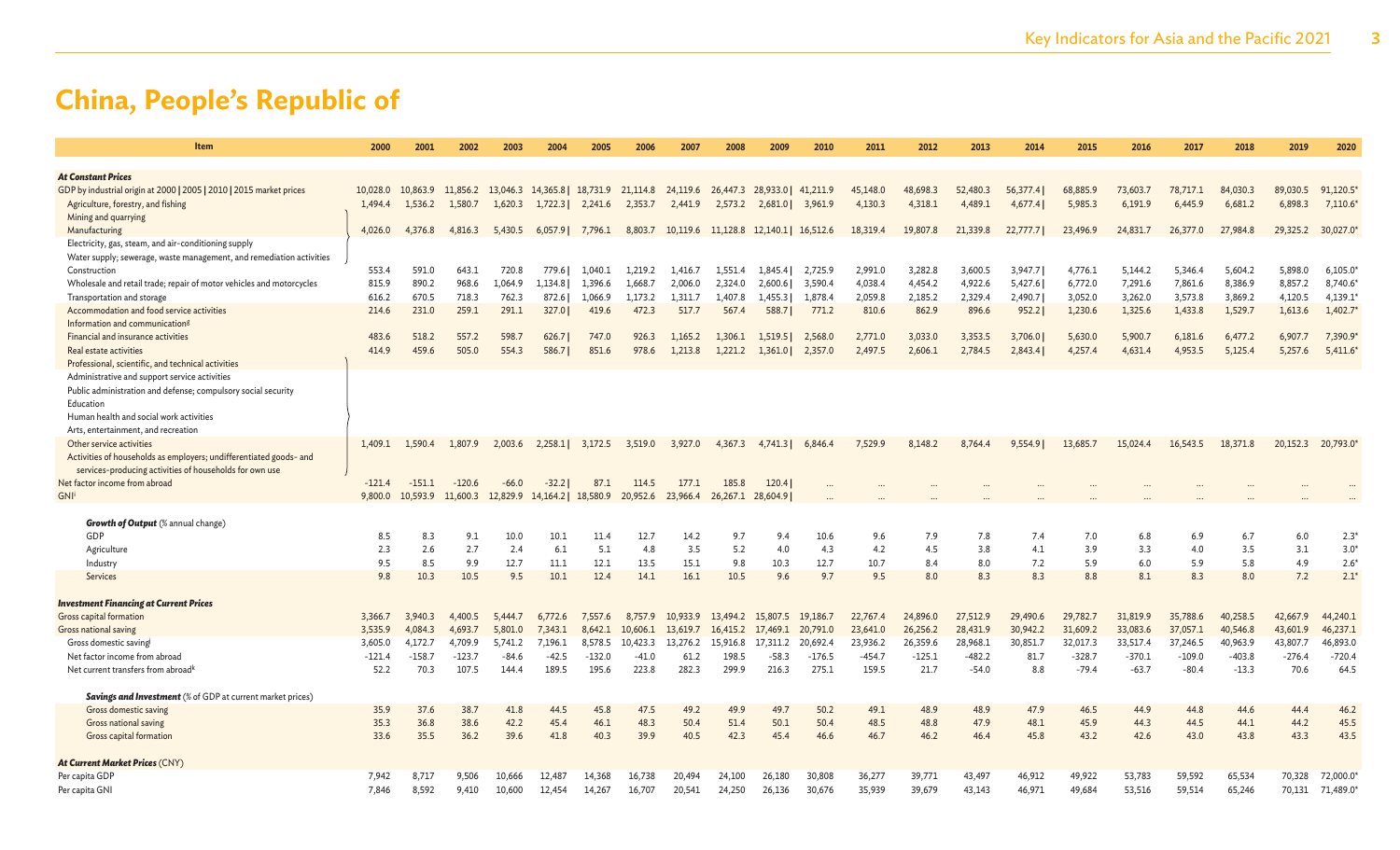| Item                                                                             | 2000           | 2001           | 2002           | 2003           | 2004           | 2005                 | 2006           | 2007           | 2008           | 2009           | 2010                    | 2011           | 2012           | 2013           | 2014           | 2015           | 2016                    | 2017           | 2018           | 2019           | 2020      |
|----------------------------------------------------------------------------------|----------------|----------------|----------------|----------------|----------------|----------------------|----------------|----------------|----------------|----------------|-------------------------|----------------|----------------|----------------|----------------|----------------|-------------------------|----------------|----------------|----------------|-----------|
| <b>PRODUCTION INDEXES</b> period averages                                        |                |                |                |                |                |                      |                |                |                |                |                         |                |                |                |                |                |                         |                |                |                |           |
| Agriculture; 2014-2016 = 100                                                     | 66.2           | 67.4           | 70.0           | 70.6           | 74.6           | 77.1                 | 78.9           | 80.8           | 85.3           | 87.1           | 89.3                    | 92.3           | 95.3           | 96.5           | 98.0           | 100.8          | 101.3                   | 102.7          | 104.2          | 104.1          |           |
| Mining; 2005 = 100                                                               |                |                |                |                |                | 100.0                | 107.9          | 120.3          | 135.7          | 148.7          | 166.6                   | 188.7          | 206.7          | 219.9          | 229.8          | 236.0          | 233.6                   | 230.1          | 235.4          | 247.2          | 248.4     |
| Manufacturing <sup>1</sup> ; 2005 = 100                                          | $\cdots$       |                |                |                |                | 100.0                | 118.2          | 142.0          | 160.8          | 179.5          | 209.3                   | 239.2          | 264.3          | 292.1          | 319.6          | 342.0          | 365.3                   | 391.6          | 417.1          | 442.1          | 457.2     |
|                                                                                  |                |                |                |                |                |                      |                |                |                |                |                         |                |                |                |                |                |                         |                |                |                |           |
| <b>ENERGY</b> annual values                                                      |                |                |                |                |                |                      |                |                |                |                |                         |                |                |                |                |                |                         |                |                |                |           |
| Crude petroleum (t million)                                                      |                |                |                |                |                |                      |                |                |                |                |                         |                |                |                |                |                |                         |                |                |                |           |
| Production                                                                       | 163            | 164            | 167            | 170            | 176            | 181                  | 185            | 186            | 190            | 189            | 203                     | 203            | 207            | 210            | 211            | 215            | 200                     | 192            | 189            | 192            | 195       |
| Exports                                                                          | 10             | 8              | 8              | 8              | 5              | 8                    | -6             | $\overline{4}$ | $\overline{4}$ | -5             | $\overline{\mathbf{3}}$ | $\overline{3}$ | $\overline{2}$ | $\overline{2}$ | <sup>1</sup>   | $\overline{3}$ | $\overline{\mathbf{3}}$ | - 5            | $\overline{3}$ | 1              | $\cdots$  |
| Imports                                                                          | 70             | 60             | 69             | 91             | 123            | 127                  | 145            | 163            | 179            | 204            | 238                     | 254            | 271            | 282            | 308            | 336            | 381                     | 420            | 462            | 506            | $\cdots$  |
| Consumption                                                                      | 212            | 214            | 227            | 252            | 290            | 301                  | 322            | 340            | 355            | 381            | 429                     | 440            | 467            | 487            | 516            | 548            | 571                     | 594            | 630            | $\cdots$       | $\cdots$  |
| Coal (t million)                                                                 |                |                |                |                |                |                      |                |                |                |                |                         |                |                |                |                |                |                         |                |                |                |           |
| Production                                                                       | 1,384          | 1,472          | 1,550          | 1,835          | 2,123          | 2,365                | 2,529          | 2,692          | 2,802          | 2.973          | 3,428                   | 3,764          | 3,945          | 3,974          | 3,874          | 3,747          | 3,411                   | 3,524          | 3,698          | 3,846          | 3,902     |
| Exports                                                                          | 55             | 90             | 84             | 94             | 87             | 72                   | 63             | 53             | 45             | 22             | 19                      | 15             | 9              | 8              | 6              | 5              | $\mathsf{q}$            | 8              | 5              | 6              |           |
| Imports                                                                          | $\overline{2}$ | $\overline{3}$ | 11             | 11             | 19             | 26                   | 38             | 51             | 40             | 126            | 183                     | 222            | 288            | 327            | 291            | 204            | 256                     | 271            | 282            | 300            | $\ddotsc$ |
| Consumption                                                                      | 1,357          | 1,445          | 1,523          | 1,806          | 2,076          | 2,434                | 2,551          | 2,727          | 2,811          | 2,958          | 3,490                   | 3,890          | 4,117          | 4,244          | 4,136          | 3,998          | 3,888                   | 3,914          | 3,975          | $\cdots$       | $\ddotsc$ |
| Natural gas (m <sup>3</sup> billion)                                             |                |                |                |                |                |                      |                |                |                |                |                         |                |                |                |                |                |                         |                |                |                |           |
| Production                                                                       | 27             | 30             | 33             | 35             | 41             | 49                   | 59             | 69             | 80             | 85             | 96                      | 105            | 111            | 121            | 130            | 135            | 137                     | 148            | 160            | 175            | 193       |
| Exports                                                                          | $\overline{3}$ | $\overline{3}$ | $\overline{3}$ | $\overline{2}$ | $\overline{2}$ | 3                    | $\overline{3}$ |                | $\overline{3}$ | $\overline{3}$ | $\overline{4}$          | $\overline{3}$ | $\overline{3}$ | $\overline{3}$ | $\overline{3}$ | $\overline{3}$ | $\overline{\mathbf{3}}$ | $\overline{4}$ | $\overline{3}$ | $\overline{4}$ | $\cdots$  |
| Imports                                                                          | $\cdots$       | $\cdots$       | $\cdots$       | $\cdots$       | $\cdots$       | $\ddot{\phantom{a}}$ | $\mathbf{1}$   | $\overline{4}$ | 5              | 8              | 16                      | 31             | 42             | 53             | 59             | 61             | 75                      | 95             | 125            | 133            | $\cdots$  |
| Consumption                                                                      | 25             | 27             | 29             | 34             | 40             | 47                   | 57             | 71             | 81             | 90             | 108                     | 134            | 150            | 171            | 187            | 193            | 208                     | 239            | 282            |                |           |
|                                                                                  |                |                |                |                |                |                      |                |                |                |                |                         |                |                |                |                |                |                         |                |                |                |           |
| Electricity <sup>m</sup> (kWh billion)                                           |                |                |                |                |                |                      |                |                |                |                |                         |                |                |                |                |                |                         |                |                |                |           |
| Production                                                                       | 1,356          | 1,481          | 1,654          | 1,911          | 2,203          | 2,500                | 2,866          | 3,282          | 3,467          | 3,715          | 4,207                   | 4,713          | 4,988          | 5,432          | 5,794          | 5,815          | 6,133                   | 6,604          | 7,166          | 7,503          | 7,779     |
| Exports                                                                          | 10             | 10             | 10             | 10             | q              | 11                   | 12             | 15             | 17             | 17             | 19                      | 19             | 18             | 19             | 18             | 19             | 19                      | 19             | 21             | 22             | $\ddotsc$ |
| Imports                                                                          | $\overline{2}$ | $\overline{2}$ | $\overline{2}$ | $\overline{3}$ | 3              | 5                    | -5             |                |                | 6              | 6                       | - 7            | - 7            | - 7            | $\overline{7}$ | 6              | 6                       | 6              | 6              | 5              |           |
| Consumption                                                                      | 1,347          | 1,472          | 1.647          | 1.903          | 2,197          | 2,494                | 2,859          | 3,271          | 3,454          | 3,703          | 4,193                   | 4,700          | 4,976          | 5,420          | 5,783          | 5,802          | 6,121                   | 6.591          | 7,151          | $\cdots$       | $\ddotsc$ |
| <b>PRICE INDEXES</b> period averages                                             |                |                |                |                |                |                      |                |                |                |                |                         |                |                |                |                |                |                         |                |                |                |           |
| Consumer (national); preceding year = 100                                        | 100.4          | 100.7          | 99.2           | 101.2          | 103.9          | 101.8                | 101.5          | 104.8          | 105.9          | 99.3           | 103.3                   | 105.4          | 102.6          | 102.6          | 102.0          | 101.4          | 102.0                   | 101.6          | 102.1          | 102.9          | 102.5     |
| Food and nonalcoholic beverages <sup>"</sup>                                     | 97.4           | 100.0          | 99.4           | 103.4          | 109.9          | 102.9                | 102.3          | 112.3          | 114.3          | 100.7          | 107.2                   | 111.8          | 104.8          | 104.7          | 103.1          | 102.3          | 104.6                   | 98.6           | 101.8          | 109.2          | 110.6     |
| Alcoholic beverages, tobacco, and narcotics                                      | $\cdots$       | 99.7           | 99.9           | 99.8           | 101.2          | 100.4                | 100.6          | 101.7          | 102.9          | 101.5          | 101.6                   | 102.8          | 102.9          | 100.3          | 99.4           | 102.1          | 101.5                   | 100.8          | 101.2          | 101.2          | 101.3     |
| Clothing and footwear                                                            | 99.1           | 98.1           | 97.6           | 97.8           | 98.5           | 98.3                 | 99.4           | 99.4           | 98.5           | 98.0           | 99.0                    | 102.1          | 103.1          | 102.3          | 102.4          | 102.7          | 101.4                   | 101.3          | 101.2          | 101.6          | 99.8      |
| Housing, water, electricity, gas, and other fuels <sup>o</sup>                   | 104.8          | 101.2          | 99.9           | 102.1          | 104.9          | 105.4                | 104.6          | 104.5          | 105.5          | 96.4           | 104.5                   | 105.3          | 102.1          | 102.8          | 102.0          | 100.7          | 101.6                   | 102.6          | 102.4          | 101.4          | 99.6      |
| Furnishings, household equipment, and routine household maintenance <sup>p</sup> | 97.7           | 97.7           | 97.5           | 97.4           | 98.6           | 99.9                 | 101.2          | 101.9          | 102.8          | 100.2          | 100.0                   | 102.4          | 101.9          | 101.5          | 101.2          | 101.0          | 100.5                   | 101.1          | 101.6          | 100.9          | 100.0     |
| Health                                                                           | 100.3          | 100.3          | 98.5           | 101.2          | 99.1           | 99.5                 | 100.2          | 102.1          | 102.2          | 101.4          | 103.3                   | 102.9          | 101.7          | 101.5          | 101.7          | 102.7          | 103.8                   | 106.0          | 104.3          | 102.4          | 101.8     |
| Transport                                                                        | 93.8           | 101.0          | 99.1           | 99.5           | 100.4          | 101.5                | 103.2          | 100.8          | 102.2          | 98.6           | 101.7                   | 102.6          | 101.2          | 100.2          | 100.2          | 97.5           | 98.6                    | 102.2          | 103.2          | 98.0           | 95.0      |
| Communication                                                                    | $\cdots$       | 96.8           | 97.2           | 96.1           | 96.8           | 96.6                 | 96.4           | 97.1           | 95.6           | 96.3           | 97.3                    | 97.5           | 98.0           | 98.8           | 99.4           | 99.5           | 99.0                    | 99.2           | 98.8           | 98.8           | 99.3      |
| Recreation and culture                                                           |                |                |                |                |                |                      |                |                |                |                |                         |                |                |                |                |                | 100.4                   | 101.5          | 101.4          | 101.0          | 100.1     |
| Education                                                                        | $\cdots$       | 113.6          | 103.7          | 104.3          | 103.4          | 105.1                | 100.0          | 99.6           | 100.5          | 101.6          | 101.4                   | 101.3          | 101.7          | 102.7          | 102.4          | 102.7          | 102.4                   | 103.0          | 102.9          | 103.1          | 102.2     |
| Restaurants and hotels <sup>q</sup>                                              | $\cdots$       | 100.3          | 95.9           | 95.4           | 100.6          | 99.6                 | 103.1          | 102.3          | 101.1          | 97.5           | 104.9                   | 103.8          | 101.7          | 104.0          | 105.0          | 99.5           | 102.6                   | 102.2          | 102.4          | 103.3          | 104.7     |
| Miscellaneous goods and services'                                                | $\cdots$       | 99.5           | 99.5           | 100.2          | 101.2          | 100.8                | 103.2          | 102.1          | 104.4          | 100.8          | 103.0                   | 104.4          | 102.6          | 101.0          | 100.4          | 100.6          | 102.8                   | 102.4          | 101.2          | 103.4          | 104.3     |
| Producer; 1985 = 100                                                             | 303.1          | 299.2          | 292.6          | 299.3          | 317.6          | 333.2                | 343.2          | 353.8          | 378.2          | 357.8          | 377.5                   | 400.2          | 393.4          | 385.9          | 378.6          | 358.9          | 353.9                   | 376.2          | 389.4          | 388.2          | 381.2     |
| Retail: 1978 = 100                                                               | 354.4          | 351.6          | 347.0          | 346.7          | 356.4          | 359.3                | 362.9          | 376.7          | 398.9          | 394.1          | 406.3                   | 426.2          | 434.7          | 440.8          | 445.2          | 445.6          | 448.7                   | 453.6          | 462.2          | 471.4          | 478.2     |
| Implicit GDP deflator; 2000   2005   2010   2015 = 100                           | 100.0          | 102.0          | 102.7          | 105.3          | 112.7          | 100.0                | 103.9          | 112.0          | 120.7          | 120.5          | 100.0                   | 108.1          | 110.6          | 113.0          | 114.2          | 100.0          | 101.4                   | 105.7          | 109.4          | 110.8          | 111.5     |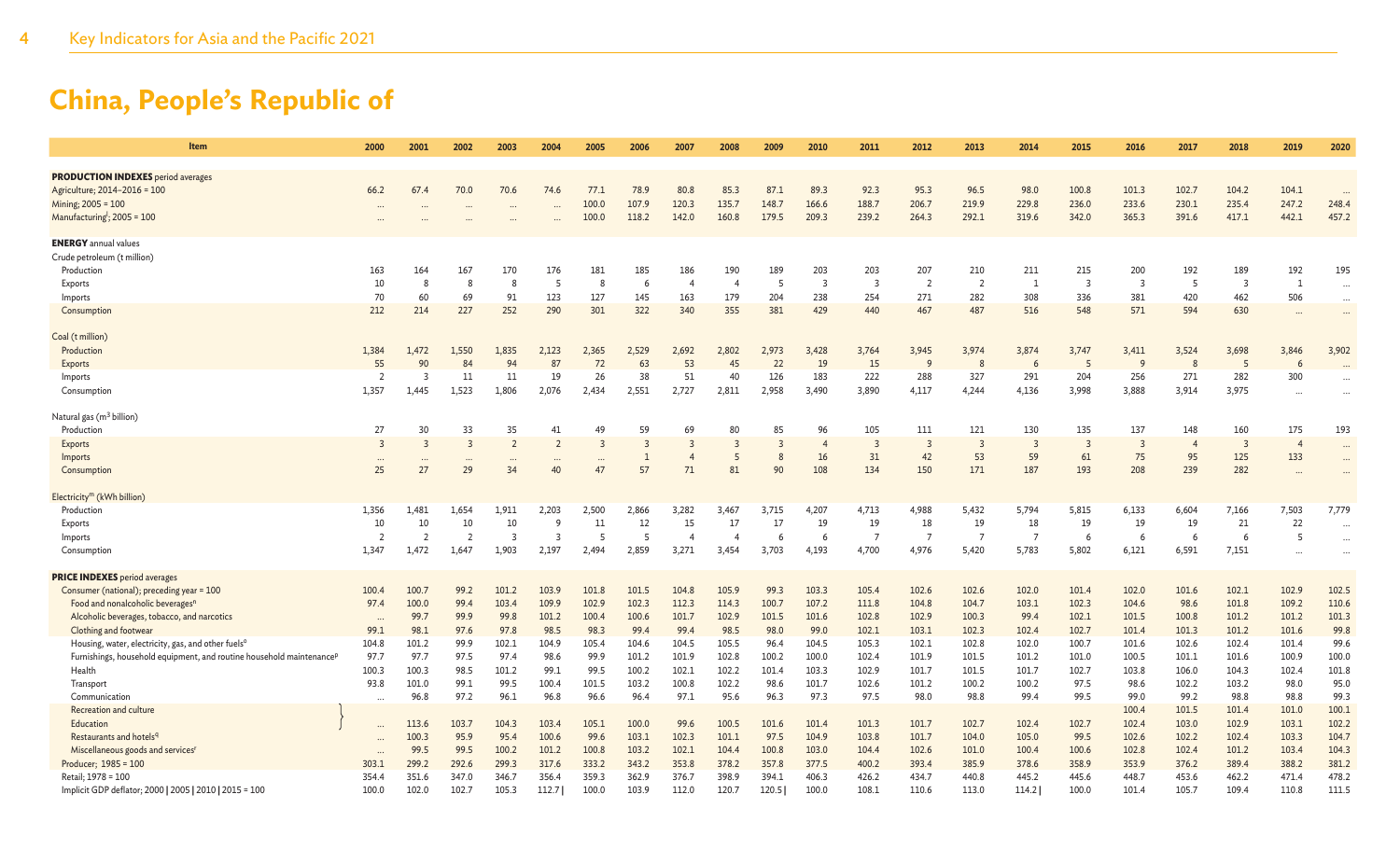| Item                                                                           | 2000     | 2001      | 2002     | 2003     | 2004     | 2005      | 2006     | 2007     | 2008     | 2009     | 2010     | 2011     | 2012     | 2013       | 2014       | 2015       | 2016       | 2017       | 2018       | 2019       | 2020       |
|--------------------------------------------------------------------------------|----------|-----------|----------|----------|----------|-----------|----------|----------|----------|----------|----------|----------|----------|------------|------------|------------|------------|------------|------------|------------|------------|
| <b>Price Indexes</b> (% annual change)                                         |          |           |          |          |          |           |          |          |          |          |          |          |          |            |            |            |            |            |            |            |            |
| Consumer price index                                                           | 0.4      | 0.7       | $-0.8$   | 1.2      | 3.9      | 1.8       | 1.5      | 4.8      | 5.9      | $-0.7$   | 3.3      | 5.4      | 2.6      | 2.6        | 2.0        | 1.4        | 2.0        | 1.6        | 2.1        | 2.9        | 2.5        |
| Food and nonalcoholic beverages price index (national)                         | $-2.6$   |           | $-0.6$   | 3.4      | 9.9      | 2.9       | 2.3      | 12.3     | 14.3     | 0.7      | 7.2      | 11.8     | 4.8      | 4.7        | 3.1        | 2.3        | 4.6        | $-1.4$     | 1.8        | 9.2        | 10.6       |
| Producer price index                                                           | 2.8      | $-1.3$    | $-2.2$   | 2.3      | 6.1      | 4.9       | 3.0      | 3.1      | 6.9      | $-5.4$   | 5.5      | 6.0      | $-1.7$   | $-1.9$     | $-1.9$     | $-5.2$     | $-1.4$     | 6.3        | 3.5        | $-0.3$     | $-1.8$     |
| Implicit GDP deflator                                                          | 2.1      | 2.0       | 0.6      | 2.6      | 7.0      | 3.9       | 3.9      | 7.7      | 7.8      | $-0.2$   | 6.9      | 8.1      | 2.3      | 2.2        | 1.0        | 0.1        | 1.4        | 4.2        | 3.5        | 1.3        | 0.6        |
|                                                                                |          |           |          |          |          |           |          |          |          |          |          |          |          |            |            |            |            |            |            |            |            |
| <b>MONEY AND INTEREST RATES</b> <sup>5</sup> as of end of period (CNY billion) |          |           |          |          |          |           |          |          |          |          |          |          |          |            |            |            |            |            |            |            |            |
| Foreign assets (net)                                                           |          |           |          |          |          |           | 10,086.5 | 13,775.1 | 17,897.1 | 19,636.0 | 22,604.5 | 25,164.5 | 25,885.1 | 28,098.6   | 28,839.0   | 28,063.9   | 26,394.8   | 25,328.7   | 25,573.6   | 26,459.9   | 26,952.2   |
| Domestic claims                                                                |          |           |          |          |          |           | 28,873.8 | 33,965.9 | 37,937.9 | 49,458.0 | 58,732.4 | 68,797.2 | 80,559.4 | 92,700.7   | 107,696.2  | 133,269.3  | 160,006.7  | 178,027.8  | 196,545.1  | 217,283.3  | 244,000.5  |
| Claims on central government (net)                                             |          |           |          |          |          |           | 1,535.0  | 2,820.8  | 2,943.5  | 3.248.8  | 3.460.4  | 4.236.4  | 5.068.4  | 4.904.4    | 5.504.7    | 9,829.7    | 16,235.2   | 20,489.2   | 25,137.8   | 29,011.6   | 34,019.4   |
| Claims on other financial corporations                                         |          |           |          |          | $\cdots$ |           | 3,385.2  | 2,572.8  | 2,430.3  | 2,850.8  | 3,106.1  | 4,497.3  | 6,055.9  | 8,150.0    | 11,940.2   | 18,323.6   | 27,162.3   | 28,660.3   | 26,333.6   | 25,111.6   | 24,632.1   |
| Claims on state and local government units                                     |          |           |          |          |          |           |          |          |          |          |          |          |          |            |            |            |            |            |            |            |            |
| Claims on public nonfinancial corporations                                     |          |           |          |          |          |           |          |          |          |          |          |          |          |            |            |            |            |            |            |            |            |
| Claims on private sector                                                       |          |           |          |          |          |           | 23,953.6 | 28,572.4 | 32,564.1 | 43,358.4 | 52,165.8 | 60,063.5 | 69,435.2 | 79,646.4   | 90,251.3   | 105,116.0  | 116,609.3  | 128,878.3  | 145,073.7  | 163,160.1  | 185,349.0  |
| Broad money liabilities <sup>t</sup>                                           |          |           |          |          |          |           | 34,560.4 | 40,344.2 | 47,516.7 | 61,022.5 | 72,585.2 | 85,159.1 | 97,414.9 | 110,652.5  | 122,837.5  | 139,227.8  | 155,006.7  | 169,023.5  | 182,674.4  | 198,648.9  | 218,679.6  |
| Currency outside depository corporations                                       |          |           |          |          |          |           | 2,707.3  | 3,037.5  | 3,421.9  | 3,824.7  | 4,462.8  | 5,074.9  | 5,466.0  | 5,857.4    | 6,026.0    | 6,321.7    | 6,830.4    | 7,064.6    | 7,320.8    | 7,718.9    | 8,431.5    |
| Transferable deposits                                                          |          |           |          |          |          |           | 9,896.3  | 12,218.5 | 13,199.8 | 18,319.9 | 22,199.3 | 23,909.9 | 25,400.4 | 27,871.7   | 28,779.7   | 33,773.7   | 41,825.3   | 47,314.5   | 47,847.8   | 49,882.0   | 54,126.6   |
| Other deposits                                                                 |          |           |          |          | $\cdots$ | $\cdots$  | 21,956.8 | 25,088.2 | 30,894.9 | 38,877.9 | 45,923.0 | 56,174.3 | 66,548.5 | 76,923.4   | 88,031.8   | 99,132.5   | 106,350.9  | 114,644.5  | 127,505.8  | 141,048.0  | 156,121.5  |
| Securities other than shares                                                   |          |           |          |          | $\cdots$ | $\ddotsc$ |          |          |          |          |          |          |          |            | $\ddotsc$  |            |            |            |            |            |            |
| Liabilities excluded from Broad Money                                          |          |           |          | $\cdots$ |          |           | 1,174.3  | 1,047.8  | 1.121.1  | 1,178.9  | 1,356.6  | 1,680.9  | 2,445.4  | 2,594.0    | 3,113.6    | 3,644.0    | 4,487.4    | 4,704.3    | 4,521.1    | 4,819.5    | 5,351.9    |
|                                                                                |          |           |          |          |          |           |          |          |          |          |          |          |          |            |            |            |            |            |            |            |            |
| Money Supply (M2) <sup>t</sup> (% annual change)                               | 12.3     | 17.6      | 16.9     | 19.6     | 14.9     | 16.5      | 16.7     | 16.7     | 17.8     | 27.6     | 19.7     | 17.3     | 14.4     | 13.6       | 11.0       | 13.3       | 11.3       | 9.0        | 8.1        | 8.7        | 10.1       |
| M2 <sup>t</sup> (% of GDP at current market prices)                            | 134.2    | 142.8     | 152.0    | 161.0    | 157.0    | 158.0     | 157.5    | 149.4    | 148.8    | 173.9    | 176.1    | 174.5    | 180.9    | 186.6      | 190.9      | 202.1      | 207.7      | 203.1      | 198.7      | 201.4      | 215.2      |
|                                                                                |          |           |          |          |          |           |          |          |          |          |          |          |          |            |            |            |            |            |            |            |            |
| <b>GOVERNMENT FINANCE</b> fiscal year ending 31 December (CNY billion)         |          |           |          |          |          |           |          |          |          |          |          |          |          |            |            |            |            |            |            |            |            |
| Central Government <sup>u</sup>                                                |          |           |          |          |          |           |          |          |          |          |          |          |          |            |            |            |            |            |            |            |            |
| Total revenue and grants                                                       |          |           |          |          |          |           |          |          |          |          |          |          |          |            |            |            |            |            |            |            |            |
| Total revenue                                                                  | 1,339.5  | 1,638.6   | 1,890.4  | 2,171.5  | 2,639.6  | 3,164.9   | 3,876.0  | 5,132.2  | 6,133.0  | 6,851.8  | 8,310.2  | 10,387.4 | 11,725.4 | 12,921.0   | 14,037.0   | 15,226.9   | 15,960.5   | 17,259.3   | 18,336.0   | 19,039.0   | 18,289.5   |
| Current revenue                                                                | 1,339.5  | 1,638.6   | 1.890.4  | 2,171.5  | 2,639.6  | 3,164.9   | 3,876.0  | 5,132.2  | 6,133.0  | 6,851.8  | 8,310.2  | 10,387.4 | 11,725.4 | 12,921.0   | 14,037.0   | 15,226.9   | 15,960.5   | 17,259.3   | 18,336.0   | 19,039.0   | 18,289.5   |
| Taxes                                                                          | 1,258.2  | 1,530.1   | 1,763.6  | 2,001.7  | 2,416.6  | 2,877.9   | 3,480.4  | 4,562.2  | 5,422.4  | 5,952.2  | 7,321.1  | 8,973.8  | 10,061.4 | 11,053.1   | 11,917.5   | 12,492.2   | 13,036.1   | 14,437.0   | 15,640.3   | 15,800.0   | 15,431.0   |
| Nontaxes                                                                       | 81.4     | 108.5     | 126.7    | 169.8    | 221.2    | 287.1     | 395.6    | 570.0    | 710.7    | 899.7    | 989.1    | 1,413.6  | 1,663.9  | 1,867.9    | 2,119.5    | 2.734.7    | 2,924.4    | 2,822.3    | 2,695.7    | 3,239.0    | 2,858.5    |
| Capital receipts                                                               |          |           |          |          |          |           |          |          |          |          |          |          |          |            |            |            |            |            |            |            |            |
| Grants                                                                         |          |           |          |          |          |           |          |          |          |          |          |          |          |            |            |            |            |            |            |            |            |
| Total expenditure and net lending                                              |          |           |          |          |          |           |          |          |          |          |          |          |          |            |            |            |            |            |            |            |            |
| Total expenditure                                                              | 1,588.7  | 1,890.3   | 2.205.3  | 2,465.0  | 2,848.7  | 3,393.0   | 4,042.3  | 4.978.1  | 6,259.3  | 7.630.0  | 8,987.4  | 10,924.8 | 12,595.3 | 14,021.2   | 15,178.6   | 17,587.8   | 18,775.5   | 20,308.5   | 22,090.4   | 23,885.8   | 24,558.8   |
| Current expenditure <sup>v</sup>                                               | 1,253.4  | 1.498.1   |          |          |          |           |          |          |          |          |          |          |          |            |            |            |            |            |            |            |            |
| Capital expenditure <sup>v</sup>                                               | 363.2    | 416.2     |          |          |          |           |          |          |          |          |          |          |          |            |            |            |            |            |            |            |            |
| Net lending                                                                    | .        | $\cdots$  |          |          |          |           |          |          |          |          |          |          |          |            |            |            |            |            |            |            |            |
| Current surplus/deficit                                                        | 86.1     | 140.5     |          |          |          |           |          |          |          |          |          |          |          |            |            |            |            |            |            |            |            |
| Capital account surplus/deficit                                                | $-363.2$ | $-416.2$  |          | $\cdots$ |          |           |          |          |          |          |          |          |          |            | $\ddotsc$  |            |            |            |            |            |            |
| Overall budgetary surplus/deficit                                              | $-249.1$ | $-251.7$  | $-315.0$ | $-293.5$ | $-209.0$ | $-228.1$  | $-166.3$ | 154.0    | $-126.2$ | $-778.2$ | $-677.3$ | $-537.3$ | $-869.9$ | $-1,100.2$ | $-1,141.6$ | $-2,360.9$ | $-2,815.0$ | $-3,049.3$ | $-3,754.4$ | $-4,846.8$ | $-6,269.3$ |
| Financing                                                                      | $\cdots$ | $\ddotsc$ |          |          |          |           |          |          |          |          |          |          |          |            |            |            |            |            |            |            |            |
| Domestic borrowing                                                             | 415.4    | 448.4     |          |          |          |           |          |          |          |          |          |          |          |            |            |            |            |            |            |            |            |
| Foreign borrowing                                                              | 2.3      | 12.1      |          |          |          |           |          |          |          |          |          |          |          |            |            |            |            |            |            |            |            |
| Use of cash balances                                                           | $-140.6$ | $-184.7$  |          |          |          |           |          |          |          |          |          |          |          |            |            |            |            |            |            |            |            |
|                                                                                |          |           |          |          |          |           |          |          |          |          |          |          |          |            |            |            |            |            |            |            |            |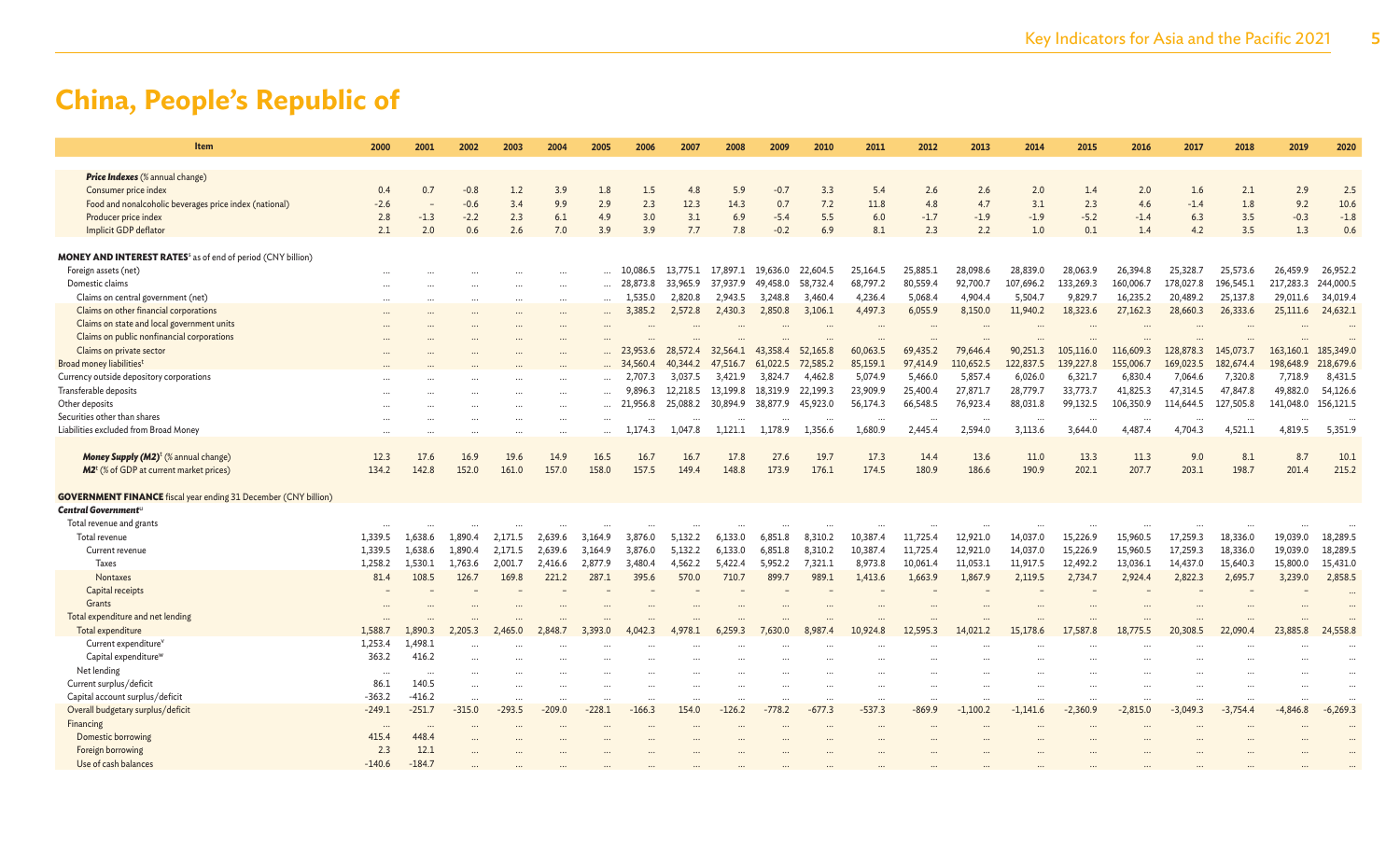| <b>Item</b>                                                        | 2000      | 2001     | 2002      | 2003     | 2004     | 2005     | 2006    | 2007                 | 2008      | 2009      | 2010      | 2011      | 2012      | 2013      | 2014                 | 2015                 | 2016      | 2017      | 2018                 | 2019      | 2020      |
|--------------------------------------------------------------------|-----------|----------|-----------|----------|----------|----------|---------|----------------------|-----------|-----------|-----------|-----------|-----------|-----------|----------------------|----------------------|-----------|-----------|----------------------|-----------|-----------|
| <b>Government Finance</b> (% of GDP at current market prices)      |           |          |           |          |          |          |         |                      |           |           |           |           |           |           |                      |                      |           |           |                      |           |           |
| Total revenue                                                      | 13.4      | 14.8     | 15.5      | 15.8     | 16.3     | 16.9     | 17.7    | 19.0                 | 19.2      | 19.7      | 20.2      | 21.3      | 21.8      | 21.8      | 21.8                 | 22.1                 | 21.4      | 20.7      | 19.9                 | 19.3      | 18.0      |
| Taxes                                                              | 12.5      | 13.8     | 14.5      | 14.6     | 14.9     | 15.4     | 15.9    | 16.9                 | 17.0      | 17.1      | 17.8      | 18.4      | 18.7      | 18.6      | 18.5                 | 18.1                 | 17.5      | 17.4      | 17.0                 | 16.0      | 15.2      |
| Total expenditure                                                  | 16.1      | 17.3     | 18.1      | 17.9     | 17.6     | 18.1     | 18.4    | 18.4                 | 19.6      | 21.9      | 21.8      | 22.4      | 23.4      | 23.6      | 23.6                 | 25.5                 | 25.2      | 24.4      | 24.0                 | 24.2      | 24.2      |
| Overall budgetary surplus/deficit                                  | $-2.8$    | $-2.5$   | $-2.6$    | $-2.1$   | $-1.3$   | $-1.2$   | $-0.8$  | 0.6                  | $-0.4$    | $-2.2$    | $-1.6$    | $-1.1$    | $-1.6$    | $-1.9$    | $-1.8$               | $-3.4$               | $-3.8$    | $-3.7$    | $-4.1$               | $-4.9$    | $-6.2$    |
| <b>Expenditure by Function, Central Government</b> <sup>x,y</sup>  |           |          |           |          |          |          |         |                      |           |           |           |           |           |           |                      |                      |           |           |                      |           |           |
| Total                                                              | 1,588.7   | 1,890.3  | 2,205.3   | 2,465.0  | 2,848.7  | 3.393.0  | 4,042.3 | 4,978.1              | 6,259.3   | 7,630.0   | 8,987.4   | 10,924.8  | 12,595.3  | 14,021.2  | 15,178.6             | 17,587.8             | 18,775.5  | 20,308.5  | 22,090.4             | 23,885.8  | 24,558.8  |
| General public services                                            | 178.8     | 219.8    | 314.3     | 342.9    | 343.8    | 404.1    | 439.0   | 851.4                | 979.6     | 916.4     | 933.7     | 1,098.8   | 1,270.0   | 1,375.5   | 1,326.8              | 1,354.8              | 1,479.1   | 1,651.0   | 1,837.5              | 2,034.5   | 2,012.8   |
| Defense                                                            | 120.8     | 144.2    | 170.8     | 190.8    | 220.0    | 247.5    | 297.9   | 355.5                | 417.9     | 495.      | 533.3     | 602.8     | 669.2     | 741.1     | 829.0                | 908.8                | 976.6     | 1,043.2   | 1,128.0              | 1,212.2   | 1,291.6   |
| Public order and safety                                            |           |          |           |          |          |          |         | 348.6                | 406.0     | 474.4     | 551.8     | 630.4     | 711.2     | 778.7     | 835.7                | 938.0                | 1,103.2   | 1,246.1   | 1,378.1              | 1,390.2   | 1,386.7   |
| Education <sup>2</sup>                                             |           |          | 397.9     | 450.6    | 514.4    | 610.4    | 562.2   | 712.2                | 901.0     | 1,043.8   | 1,255.0   | 1,649.7   | 2,124.2   | 2,200.2   | 2,304.2              | 2,627.2              | 2,807.3   | 3,015.3   | 3,216.9              | 3,479.7   | 3,633.7   |
| Health                                                             | $\cdots$  | $\cdots$ |           |          |          |          | 132.0   | 199.0                | 275.7     | 399.4     | 480.4     | 643.0     | 724.5     | 828.0     | 1,017.7              | 1,195.3              | 1,315.9   | 1,445.1   | 1,562.4              | 1,666.5   | 1,920.1   |
| Science and technology                                             |           |          |           |          |          |          | 222.8   | 213.6                | 261.1     | 327.7     | 419.7     | 382.8     | 445.3     | 508.4     | 531.5                | 586.3                | 656.4     | 726.7     | 832.7                | 947.1     | 900.9     |
| Environmental protection                                           |           |          |           |          |          |          |         | 99.6                 | 145.1     | 193.4     | 244.2     | 264.1     | 296.3     | 343.5     | 381.6                | 480.3                | 473.5     | 561.7     | 629.8                | 739.0     | 631.7     |
| Social security and welfare                                        | 73.9      | 133.5    | 182.9     | 176.1    | 208.3    | 253.4    | 302.2   | 544.7                | 680.4     | 760.7     | 913.1     | 1,110.9   | 1,258.6   | 1,449.1   | 1,596.9              | 1,901.9              | 2,159.2   | 2,461.2   | 2,701.2              | 2,937.9   | 3,258.1   |
| Economic services <sup>aa</sup>                                    | $\cdots$  |          | 667.4     | 691.2    | 793.3    | 931.7    |         | $\ddot{\phantom{a}}$ |           |           |           |           |           |           | $\ddot{\phantom{a}}$ | $\ddot{\phantom{a}}$ | $\cdots$  |           | $\ddot{\phantom{a}}$ |           |           |
| Agriculture                                                        | 76.7      | 91.8     | 110.3     | 113.5    | 169.4    | 179.2    | 214.8   | 340.5                | 454.4     | 672.0     | 813.0     | 993.8     | 1,197.4   | 1,335.0   | 1,417.4              | 1,738.0              | 1,858.7   | 1,908.9   | 2,078.6              | 2,286.3   | 2,390.4   |
| Industry                                                           | $\ddotsc$ |          |           | $\cdots$ | $\cdots$ | $\cdots$ |         | $\ddotsc$            |           |           |           |           |           |           | $\cdots$             |                      | $\cdots$  | $\cdots$  | $\cdots$             |           |           |
| Electricity, gas, and water                                        |           |          | $\ddotsc$ | $\cdots$ | $\cdots$ | $\cdots$ |         | $\ddotsc$            |           |           |           |           |           |           | $\cdots$             |                      | $\cdots$  |           | $\cdots$             | $\cdots$  |           |
| Transport and communications                                       | 15.0      | 20.0     | 23.2      | 28.5     | 36.8     | 44.4     |         | 191.5                | 235.4     | 464       | 548.8     | 749.8     | 819.6     | 934.9     | 1,040.0              | 1.235.6              | 1,049.9   | 1.067.4   | 1,107.3              | 1,181.8   | 1,219.5   |
| Other economic services                                            | $\cdots$  |          | 533.9     | 549.2    | 587.1    | 708.0    |         |                      |           |           |           |           |           |           | $\cdots$             | $\ddot{\phantom{0}}$ | $\cdots$  | $\cdots$  |                      |           |           |
| Others                                                             | $\cdots$  |          | 472.0     | 613.4    | 768.9    | 945.9    |         | 295.2                | 294.1     | 320.3     | 270.0     | 291.1     | 248.2     | 327.2     | 325.5                | 367.1                | 189.9     | 172.9     |                      |           |           |
| <b>Expenditure by Function</b> (% of GDP at current market prices) |           |          |           |          |          |          |         |                      |           |           |           |           |           |           |                      |                      |           |           |                      |           |           |
| Education <sup>2</sup>                                             | $\cdots$  | $\cdots$ | 3.3       | 3.3      | 3.2      | 3.3      | 2.6     | 2.6                  | 2.8       | 3.0       | 3.0       | 3.4       | 3.9       | 3.7       | 3.6                  | 3.8                  | 3.8       | 3.6       | 3.5                  | 3.5       | 3.6       |
| Health                                                             |           | $\cdots$ |           |          |          |          | 0.6     | 0.7                  | 0.9       | 1.1       | 1.2       | 1.3       | 1.3       | 1.4       | 1.6                  | 1.7                  | 1.8       | 1.7       | 1.7                  | 1.7       | 1.9       |
| Social protection                                                  | 0.7       | 1.2      | $1.5\,$   | 1.3      | 1.3      | 1.4      | 1.4     | 2.0                  | 2.1       | 2.2       | 2.2       | 2.3       | 2.3       | 2.4       | 2.5                  | 2.8                  | 2.9       | 3.0       | 2.9                  | 3.0       | 3.2       |
| <b>EXTERNAL TRADE</b> calendar year (\$ billion)                   |           |          |           |          |          |          |         |                      |           |           |           |           |           |           |                      |                      |           |           |                      |           |           |
| Exports, fob                                                       | 249.2     | 266.1    | 325.6     | 438.2    | 593.3    | 762.0    | 969.0   | 1.220.5              | 1.430.7   | 1.201.6   | 1.577.8   | 1.898.4   | 2,048.7   | 2,209.0   | 2,342.3              | 2,273.5              | 2,097.6   | 2,263.3   | 2,486.7              | 2,499.0   | 2,590.6   |
| Imports, cif                                                       | 225.1     | 243.6    | 295.2     | 412.8    | 561.2    | 660.0    | 791.5   | 956.1                | 1,132.6   | 1,005.9   | 1,396.2   | 1,743.5   | 1,818.4   | 1,950.0   | 1,959.2              | 1,679.6              | 1,587.9   | 1,843.8   | 2,135.7              | 2,077.1   | 2,055.6   |
| Trade balance                                                      | 24.1      | 22.6     | 30.4      | 25.5     | 32.1     | 102.0    | 177.5   | 264.3                | 298.1     | 195.7     | 181.5     | 154.9     | 230.3     | 259.0     | 383.1                | 593.9                | 509.7     | 419.6     | 350.9                | 421.9     | 535.0     |
| <b>External Trade</b> (% annual change)                            |           |          |           |          |          |          |         |                      |           |           |           |           |           |           |                      |                      |           |           |                      |           |           |
| Exports                                                            | 27.8      | 6.8      | 22.4      | 34.6     | 35.4     | 28.4     | 27.2    | 26.0                 | 17.2      | $-16.0$   | 31.3      | 20.3      | 7.9       | 7.8       | 6.0                  | $-2.9$               | $-7.7$    | 7.9       | 9.9                  | 0.5       | 3.6       |
| Imports                                                            | 35.8      | 8.2      | 21.2      | 39.8     | 36.0     | 17.6     | 19.9    | 20.8                 | 18.5      | $-11.2$   | 38.8      | 24.9      | 4.3       | 7.2       | 0.4                  | $-14.1$              | $-5.5$    | 16.1      | 15.8                 | $-2.7$    | $-1.1$    |
| <b>Direction of Trade</b> <sup>ab</sup> calendar year (\$ million) |           |          |           |          |          |          |         |                      |           |           |           |           |           |           |                      |                      |           |           |                      |           |           |
| Exports, total                                                     | 249,201   | 266,155  | 325,596   | 438,228  | 593,326  | 761.953  | 968,936 | 1.217,776            | 1.430.693 | 1,201,612 | 1,577,754 | 1,898,381 | 2,048,714 | 2,209,004 | 2,342,293            | 2,273,468            | 2,097,631 | 2,263,371 | 2,486,682            | 2,499,029 | 2,590,646 |
| 1. United States                                                   | 52,099    | 54,283   | 69,946    | 92,467   | 124,942  | 162,891  | 203,448 | 232,677              | 252,384   | 220,802   | 283,287   | 324,453   | 351,777   | 368,406   | 396,063              | 409,214              | 385,271   | 429,730   | 478,396              | 418,674   | 451,813   |
| 2. Hong Kong, China                                                | 44,518    | 46,547   | 58,463    | 76,274   | 100,869  | 124,473  | 155,309 | 184,436              | 190,729   | 166,229   | 218,302   | 267,983   | 323,431   | 384,495   | 363,077              | 330,463              | 287,253   | 279,211   | 302,022              | 278,947   | 272,659   |
| 3. Japan                                                           | 41,654    | 44,958   | 48,434    | 59,409   | 73,509   | 83,986   | 91,623  | 102,009              | 116,132   | 97,868    | 121.043   | 148,270   | 151,622   | 150,132   | 149,391              | 135,616              | 129,410   | 137,259   | 147,049              | 143,270   | 142,664   |
| 4. Korea, Republic of                                              | 11,292    | 12,521   | 15,535    | 20,095   | 27,812   | 35,108   | 44,522  | 56,099               | 73,932    | 53,670    | 68,766    | 82,920    | 87,678    | 91,165    | 100,333              | 101,286              | 93,729    | 102,704   | 108,756              | 111,001   | 112,505   |
| 5. Viet Nam                                                        | 1,537     | 1,804    | 2,148     | 3,183    | 4,260    | 5,644    | 7,463   | 11,891               | 15,122    | 16,298    | 23,102    | 29,090    | 34,208    | 48,586    | 63,730               | 66,017               | 61,104    | 71,617    | 83,877               | 97,870    | 113,814   |
|                                                                    |           |          |           |          |          |          |         |                      |           |           |           |           |           |           |                      |                      |           |           |                      |           |           |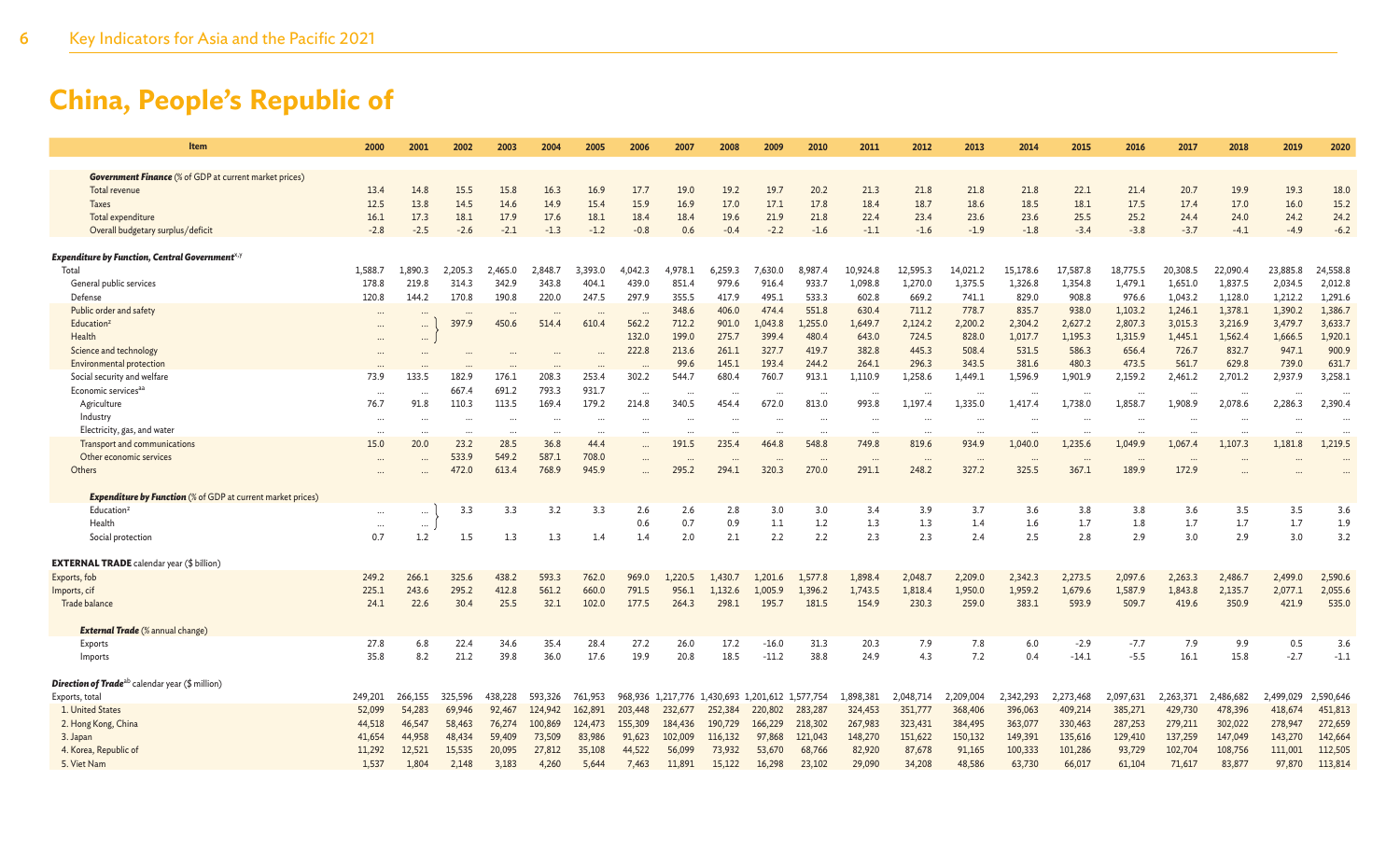| Item                                                                | 2000      | 2001      | 2002      | 2003       | 2004       | 2005       | 2006      | 2007       | 2008       | 2009                                  | 2010                | 2011       | 2012       | 2013       | 2014       | 2015       | 2016       | 2017       | 2018       | 2019       | 2020       |
|---------------------------------------------------------------------|-----------|-----------|-----------|------------|------------|------------|-----------|------------|------------|---------------------------------------|---------------------|------------|------------|------------|------------|------------|------------|------------|------------|------------|------------|
|                                                                     |           |           |           |            |            |            |           |            |            |                                       |                     |            |            |            |            |            |            |            |            |            |            |
| 6. Germany                                                          | 9,278     | 9,754     | 11,372    | 17,442     | 23,756     | 32.527     | 40,315    | 48,71      | 59,209     | 49,916                                | 68,047              | 76,400     | 69,210     | 67,343     | 72,703     | 69,155     | 65,259     | 71,134     | 77,489     | 79,774     | 86,825     |
| 7. Netherlands                                                      | 6,687     | 7,282     | 9,108     | 13,501     | 18,519     | 25,876     | 30,861    | 41,418     | 45,919     | 36,684                                | 49,704              | 59,499     | 58,897     | 60,315     | 64,929     | 59,453     | 57,459     | 67,132     | 72,835     | 73,957     | 79,011     |
| 8. India                                                            | 1,561     | 1,896     | 2,671     | 3,343      | 5,936      | 8,934      | 14,581    | 24,011     | 31,585     | 29,656                                | 40,915              | 50,537     | 47,678     | 48,432     | 54,217     | 58,228     | 58,415     | 68,042     | 76,676     | 74,827     | 66,727     |
| 9. United Kingdom                                                   | 6,310     | 6,780     | 8,059     | 10,824     | 14,967     | 18,976     | 24,163    | 31,656     | 36,073     | 31,278                                | 38,767              | 44,122     | 46,297     | 50,942     | 57,141     | 59,567     | 55,721     | 56,714     | 56,543     | 62,406     | 72,606     |
| 10. Singapore                                                       | 5,761     | 5,792     | 6.984     | 8.864      | 12.688     | 16.632     | 23,185    | 29,620     | 32,306     | 30,052                                | 32,347              | 35,570     | 40.742     | 45,832     | 48,911     | 51,942     | 44,512     | 45,019     | 49,037     | 54,726     | 57,541     |
| Imports, total                                                      | 225,088   | 243,613   | 295,170   | 412,760    | 561,229    | 659,953    | 791,461   | 955,950    | 1.132.621  | 1,005,923                             | 1,396,244           | .,743,484  | L,818,405  | ,949,989   | 1,959,235  | 1,679,565  | 1,587,926  | 1.843.793  | 2,135,734  | 2,077,097  | 2,055,612  |
| 1. Korea, Republic of                                               | 23,207    | 23,389    | 28,568    | 43,128     | 62,234     | 76,820     | 89,724    | 103,752    | 112.138    | 102,545                               | 138,349             | 162,706    | 168,738    | 183,073    | 190,109    | 174,506    | 158,975    | 177,553    | 204,643    | 173,575    | 172,760    |
| 2. Taipei, China                                                    | 25,494    | 27,339    | 38,061    | 49.360     | 64,759     | 74,680     | 87,099    | 101,027    | 103.338    | 85,720                                | 115.739             | 124,909    | 132,204    | 156,405    | 152,007    | 143,204    | 138,847    | 155,961    | 177,600    | 173,002    | 200,664    |
| 3. Japan                                                            | 41,510    | 42.797    | 53,466    | 74.148     | 94,327     | 100,408    | 115,673   | 133.942    | 150.600    | 130,915                               | 176,736             | 194,564    | 177,834    | 162,245    | 162,921    | 142,903    | 145,671    | 165,794    | 180,661    | 171,762    | 174,874    |
| 4. United States                                                    | 22,363    | 26,202    | 27,238    | 33,866     | 44,657     | 48,622     | 59,211    | 69,391     | 81,360     | 77,460                                | 102,099             | 122,129    | 132,897    | 152,342    | 159,061    | 147,809    | 134,445    | 153,946    | 155,123    | 122,714    | 134,908    |
| 5. Australia                                                        | 5,024     | 5,426     | 5,851     | 7,300      | 11,552     | 16,194     | 19,323    | 25,840     | 37,435     | 39,488                                | 61,122              | 82,673     | 84,618     | 98,954     | 97,631     | 73,510     | 70,895     | 95,009     | 105,811    | 121,432    | 114,837    |
| 6. German                                                           | 10,409    | 13,772    | 16,416    | 24,292     | 30,356     | 30,723     | 37,879    | 45,383     | 55,790     | 55,719                                | 74,261              | 92,744     | 91,921     | 94,156     | 105,013    | 87,623     | 86,109     | 96,940     | 106,325    | 105,108    | 105,261    |
| 7. Brazil                                                           | 1,621     | 2,347     | 3.003     | 5.842      | 8,673      | 9.993      | 12,910    | 18,342     | 29,863     | 28,277                                | 38,125              | 52,394     | 52,329     | 54,299     | 51,653     | 44,089     | 45,855     | 58,857     | 77,570     | 79,798     | 84,084     |
| 8. Malaysia                                                         | 5,480     | 6,205     | 9,296     | 13,986     | 18,175     | 20,093     | 23,572    | 28,697     | 32,101     | 32,336                                | 50,447              | 62,137     | 58,307     | 60,153     | 55,652     | 53,277     | 49,270     | 54,426     | 63,205     | 71,828     | 74,733     |
| 9. Russian Federation                                               | 5,770     | 7,959     | 8,407     | 9,728      | 12,127     | 15,890     | 17,554    | 19,689     | 23,833     | 21,233                                | 25,921              | 40,370     | 44,155     | 39,668     | 41,594     | 33,259     | 32,260     | 41,390     | 59,142     | 61,053     | 57,181     |
| 10. Saudi Arabia                                                    | 1,954     | 2,721     | 3,435     | 5,172      | 7,523      | 12,246     | 15,085    | 17,560     | 31,023     | 23,571                                | 32,829              | 49,468     | 54,862     | 53,451     | 48,508     | 30,021     | 23,626     | 31,762     | 45,854     | 54,182     | 39,033     |
| <b>BALANCE OF PAYMENTS</b> <sup>ac</sup> calendar year (\$ million) |           |           |           |            |            |            |           |            |            |                                       |                     |            |            |            |            |            |            |            |            |            |            |
| Current account                                                     | 20,432    | 17.405    | 35,422    | 43.052     | 68.941     | 132,378    | 231,843   | 353,183    | 420,569    | 243,257                               | 237,810             | 136.097    | 215.392    | 148,204    | 236,047    | 293,022    | 191,337    | 188,676    | 24,131     | 102,910    | 273,980    |
| Balance on goods                                                    | 29,920    | 28,183    | 37,686    | 39,801     | 51,390     | 124,288    | 206,775   | 302,846    | 344,468    | 235,477                               | 238,086             | 228,701    | 311,570    | 358,981    | 435,042    | 576,191    | 488,883    | 475,941    | 380,074    | 392,993    | 515,000    |
| <b>Exports</b>                                                      | 218,062   | 232,885   | 286,775   | 396,626    | 534,850    | 689,029    | 888,749   | 1,122,737  | 1,334,555  |                                       | 1,478,073.,119,091. | ,807,805   | .,973,516  | 2,148,589  | 2,243,761  | 2,142,753  | 1,989,519  | 2,216,214  | 2,417,443  | 2,386,640  | 2,497,156  |
| Imports                                                             | 188,142   | 204,702   | 249,089   | 356,825    | 483,460    | 564,742    | 681,974   | 819,891    | 990,088    | 883,614                               | 1,239,986           | 579.105    | .,661,947  | L,789,608  | 1,808,720  | 1,566,562  | 1,500,636  | 1,740,272  | 2,037,369  | 1,993,647  | 1,982,156  |
| Balance on services                                                 | $-1,134$  | -97       | $-303$    | $-3,980$   | $-216$     | 339        | 2.144     | 5.190      | 4,365      | $-15.346$                             | $-15.063$           | $-46,797$  | $-79,725$  | $-123,602$ | $-213,742$ | $-218,320$ | $-233,146$ | $-258,932$ | $-292,168$ | -261,149   | $-145,327$ |
| Credit                                                              | 35,030    | 39,175    | 46.227    | 51.332     | 72,507     | 84,310     | 102.982   | 135,320    | 163,314    | 143,573                               | 178,339             | 201,047    | 201,576    | 207,006    | 219,141    | 217,399    | 208,404    | 213,064    | 233,567    | 244,359    | 235,209    |
| Debit                                                               | 36,164    | 39,272    | 46,530    | 55,312     | 72,723     | 83,971     | 100,838   | 130,130    | 158.949    | 158,920                               | 193,401             | 247,844    | 281,300    | 330,608    | 432,883    | 435,719    | 441,550    | 471,995    | 525,735    | 505,508    | 380,536    |
| Balance on primary income                                           | $-14,666$ | $-19,173$ | -14,945   | $-10,218$  | $-5,132$   | $-16,114$  | $-5,143$  | 8,044      | 28,580     | $-8,533$                              | $-25,899$           | $-70,318$  | $-19,887$  | $-78,442$  | 13,301     | $-52,199$  | $-54,880$  | $-16,478$  | $-61,365$  | $-39,184$  | $-105,173$ |
| Credit                                                              | 12,551    | 9,390     | 8,344     | 16,095     | 20,557     | 39,273     | 54,563    | 83,476     | 111.787    | 108,251                               | 142,424             | 144,268    | 167,037    | 183,973    | 239,372    | 223,816    | 226,654    | 289,698    | 268,496    | 273,514    | 241,681    |
| Debit                                                               | 27,216    | 28,563    | 23,289    | 26.313     | 25,689     | 55,387     | 59,707    | 75,432     | 83,207     | 116,783                               | 168,324             | 214,585    | 186,924    | 262,415    | 226,071    | 276,015    | 281,533    | 306,176    | 329,861    | 312,699    | 346,854    |
| Balance on secondary income                                         | 6,311     | 8,492     | 12,984    | 17.449     | 22,898     | 23,865     | 28,068    | 37,102     | 43,156     | 31,659                                | 40,686              | 24,511     | 3,434      | $-8,733$   | 1,446      | $-12,649$  | $-9,520$   | $-11,856$  | $-2,410$   | 10,250     | 9,480      |
| Credi                                                               | 6,861     | 9.125     | 13.795    | 18,482     | 24,326     | 27.735     | 31,578    | 42,646     | 52,565     | 42,645                                | 49,521              | 55,570     | 51,167     | 53,162     | 41,127     | 35,938     | 30,900     | 28,168     | 27,757     | 25,907     | 37,607     |
| Debit                                                               | 550       | 632       | 811       | 1,034      | 1,428      | 3,869      | 3,510     | 5,543      | 9,409      | 10,986                                | 8,835               | 31,060     | 47,733     | 61,895     | 39,681     | 48,588     | 40,420     | 40,024     | 30,167     | 15,657     | 28,127     |
| Capital account                                                     | $-35$     | $-54$     | $-50$     | -48        | -69        | 4,102      | 4,020     | 3,099      | 3,051      | 3,939                                 | 4,630               | 5,446      | 4,272      | 3,052      | $-33$      | 316        | $-344$     | $-91$      | $-569$     | $-327$     | $-77$      |
| Credit                                                              |           | 14        |           |            |            | 4,155      | 4,102     | 3,315      | 3,320      | 4,204                                 | 4,815               | 5,621      | 4,550      | 4,452      | 1,939      | 512        | 318        | 227        | 297        | 218        | 166        |
| Debit                                                               | 43        | 68        | 50        | 48         | 69         | 53         | 82        | 216        | 268        | 265                                   | 185                 | 174        | 278        | 1,400      | 1,972      | 196        | 662        | 319        | 865        | 545        | 243        |
| Financial account                                                   | 1.958     | 34,829    | 32.340    | 54,921     | 108.222    | 91.247     | 45,285    | 91.132     | 37,075     | 194.531                               | 282.234             | 260,024    | $-36,038$  | 343,048    | $-51,361$  | $-434.462$ | $-416,070$ | 109,537    | 172,682    | 7,308      | $-77,759$  |
| Direct investment                                                   | 37,483    | 37,356    | 46,790    | 49.445     | 60,145     | 90.379     | 100,150   | 139,095    | 114,792    | 87,167                                | 185,750             | 231,652    | 176,250    | 217,958    | 144,968    | 68,099     | $-41,675$  | 27,791     | 92,338     | 50,260     | 102,554    |
| Portfolio investment                                                | $-3,991$  | $-19,406$ | $-10,342$ | 11,437     | 19,744     | $-4,710$   | $-68,417$ | 16,443     | 34,852     | 27,087                                | 24,038              | 19,639     | 47,779     | 52,891     | 82,429     | $-66,470$  | $-52,271$  | 29,498     | 106,874    | 57,948     | 87,329     |
| Financial derivatives                                               |           |           |           |            |            |            |           |            |            |                                       |                     |            |            |            |            | $-2,087$   | $-5,384$   | 354        | $-6,153$   | $-2,355$   | $-11,409$  |
| Other investment                                                    | $-31,535$ | 16,879    | $-4.107$  | $-5.961$   | 28.333     | 5.578      | 13.552    | -64.405    | $-112.570$ | 80.276                                | 72,446              | 8,733      | $-260,068$ | 72,200     | $-278,758$ | $-434.004$ | $-316,741$ | 51,894     | $-20,376$  | $-98,545$  | $-256,234$ |
| Net errors and omissions                                            | $-11,805$ | $-4.856$  | 7.794     | 8.224      | 12,967     | 22,921     | 3,628     | 13,290     | 18,844     | $-41,383$                             | $-52,936$           | $-13,766$  | $-87,074$  | $-62,925$  | $-66,873$  | $-201,816$ | $-218,587$ | $-206,606$ | $-177,358$ | $-129,181$ | $-168,138$ |
| Overall balance                                                     | 10,548    | 47,325    | 75,507    | 106,148    | 190,060    | 250,649    | 284,776   | 460,704    | 479,539    | 400,344                               | 471,739             | 387,801    | 96,552     | 431,379    | 117,780    | $-342,939$ | $-443,665$ | 91,516     | 18,887     | $-19,291$  | 28,006     |
| Reserves and related items                                          | $-10,548$ | -47,325   | -75,507   | $-106,148$ | $-190.060$ | $-250.649$ | -284.776  | $-460,704$ | $-479,539$ | -400.344                              | -471.739            | $-387,801$ | $-96,552$  | -431,379   | $-117,780$ | 342,939    | 443,665    | $-91,516$  | $-18,887$  | 19,291     | $-28,006$  |
| International investment position                                   |           |           |           |            | 240,783    | 357,166    | 518,660   |            |            | 952,375 1,392,562 1,304,355 1,484,137 |                     | 1,534,790  | .,678,095  | 1,818,332  | 1,610,332  | 1,698,871  | 1,984,890  | 2,065,230  | 2,107,502  | 2,299,588  | 2,150,252  |
|                                                                     |           |           |           |            |            |            |           |            |            |                                       |                     |            |            |            |            |            |            |            |            |            |            |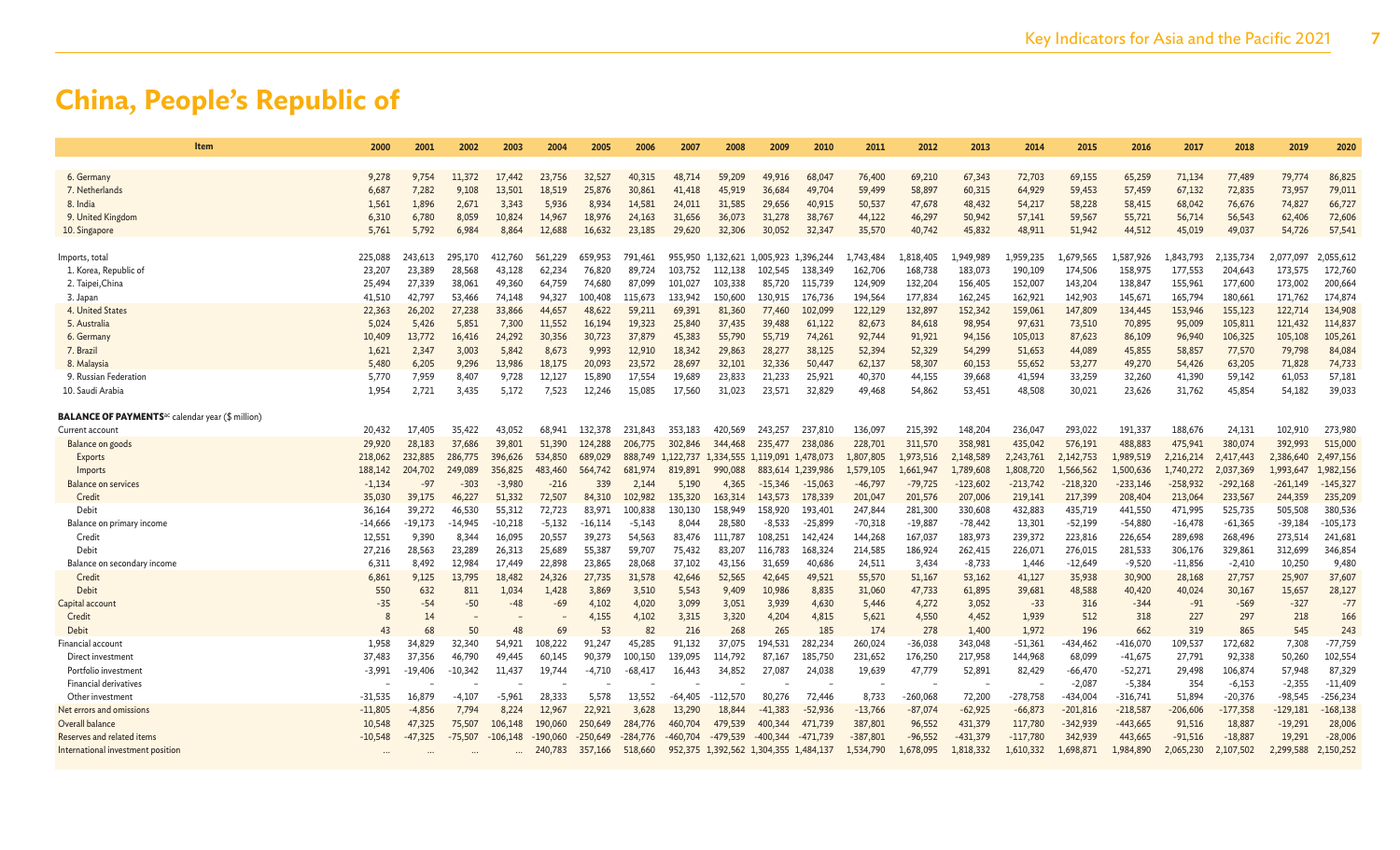| Item                                                                      | 2000     | 2001              | 2002     | 2003                                                                                                          | 2004     | 2005                         | 2006      | 2007                                              | 2008                                   | 2009     | 2010     | 2011      | 2012                                                                                                                                              | 2013                  | 2014        | 2015        | 2016      | 2017                                            | 2018      | 2019        | 2020      |
|---------------------------------------------------------------------------|----------|-------------------|----------|---------------------------------------------------------------------------------------------------------------|----------|------------------------------|-----------|---------------------------------------------------|----------------------------------------|----------|----------|-----------|---------------------------------------------------------------------------------------------------------------------------------------------------|-----------------------|-------------|-------------|-----------|-------------------------------------------------|-----------|-------------|-----------|
|                                                                           |          |                   |          |                                                                                                               |          |                              |           |                                                   |                                        |          |          |           |                                                                                                                                                   |                       |             |             |           |                                                 |           |             |           |
| <b>Balance of Payments</b> (% of GDP at current market prices)<br>Exports | 18.0     | 17.4              | 19.5     | 23.9                                                                                                          | 27.4     | 30.1                         | 32.3      | 31.6                                              | 29.0                                   | 21.9     | 24.3     | 23.9      | 23.1                                                                                                                                              | 22.5                  | 21.4        | 19.4        | 17.7      | 18.0                                            | 17.4      | 16.7        | 17.0      |
| Imports                                                                   | 15.5     | 15.3              | 16.9     | 21.5                                                                                                          | 24.7     | 24.7                         | 24.8      | 23.1                                              | 21.6                                   | 17.3     | 20.4     | 20.9      | 19.5                                                                                                                                              | 18.7                  | 17.3        | 14.2        | 13.4      | 14.1                                            | 14.7      | 14.0        | 13.5      |
| Balance on goods                                                          | 2.5      | 2.1               | 2.6      | 2.4                                                                                                           | 2.6      | 5.4                          | 7.5       | 8.5                                               | 7.5                                    | 4.6      | 3.9      | 3.0       | 3.7                                                                                                                                               | 3.8                   | 4.2         | 5.2         | 4.4       | 3.9                                             | 2.7       | 2.8         | 3.5       |
| Current account balance                                                   | 1.7      | 1.3               | 2.4      | 2.6                                                                                                           | 3.5      | 5.8                          | 8.4       | 9.9                                               | 9.2                                    | 4.8      | 3.9      | 1.8       | 2.5                                                                                                                                               | 1.5                   | 2.3         | 2.6         | 1.7       | 1.5                                             | 0.2       | 0.7         | 1.9       |
| Overall balance                                                           | 0.9      | 3.5               | 5.1      | 6.4                                                                                                           | 9.7      | 11.0                         | 10.3      | 13.0                                              | 10.4                                   | 7.8      | 7.7      | 5.1       | 1.1                                                                                                                                               | 4.5                   | 1.1         | $-3.1$      | $-3.9$    | 0.7                                             | 0.1       | $-0.1$      | 0.2       |
| <b>INTERNATIONAL RESERVES</b> calendar year (\$ million)                  |          |                   |          |                                                                                                               |          |                              |           |                                                   |                                        |          |          |           |                                                                                                                                                   |                       |             |             |           |                                                 |           |             |           |
| Total                                                                     | 168,855  | 218,698           | 295.202  | 412,225                                                                                                       | 618.574  | 825.588                      | 1.072.567 | 1.534.356 1.953.334 2.425.859 2.875.894           |                                        |          |          | 3.212.603 | 3.340,935                                                                                                                                         | 3.849.363             | 3.868.983   | 3.405.385   | 3.097.653 | 3.235.350                                       | 3.168.212 | 3,222,900   | 3,357,028 |
| Gold, national valuation                                                  | 578      | 3.093             | 4.074    | 4.074                                                                                                         | 4.074    | 4.074                        | 4.074     | 4.074                                             | 4.074                                  | 9,815    | 9,815    | 9,815     | 9,815                                                                                                                                             | 9,815                 | 9,815       | 60,191      | 67,878    | 76,473                                          | 76,331    | 95,406      | 118,246   |
| Foreign exchange                                                          | 165,574  | 212,165           | 286,407  | 403,251                                                                                                       | 609,932  | 818,872                      | 1.066.344 | 1.528.249                                         | 1,946,030 2,399,152 2,847,338          |          |          | 3,181,148 | 3,311,589                                                                                                                                         | 3,821,315             | 3,843,018   | 3,330,362   | 3,010,517 | 3,139,949                                       | 3,072,712 | 3,107,924   | 3,216,522 |
| Reserve position in the IMF                                               | 1,905    | 2,590             | 3,723    | 3,798                                                                                                         | 3,320    | 1,391                        | 1,081     | 840                                               | 2,031                                  | 4,382    | 6,397    | 9,785     | 8,175                                                                                                                                             | 7,060                 | 5,696       | 4,547       | 9,597     | 7,947                                           | 8,479     | 8,444       | 10,765    |
| <b>SDRs</b>                                                               | 798      | 851               | 998      | 1.102                                                                                                         | 1.247    | 1,251                        | 1,068     | 1,192                                             | 1,199                                  | 12,510   | 12.345   | 11,856    | 11,356                                                                                                                                            | 11,173                | 10,455      | 10,284      | 9,661     | 10,981                                          | 10,690    | 11,126      | 11,495    |
| <b>EXCHANGE RATES (CNY-\$)</b>                                            |          |                   |          |                                                                                                               |          |                              |           |                                                   |                                        |          |          |           |                                                                                                                                                   |                       |             |             |           |                                                 |           |             |           |
| End of period                                                             | 8.28     | 8.28              | 8.28     | 8.28                                                                                                          | 8.28     | 8.07                         | 7.81      | 7.30                                              | 6.83                                   | 6.83     | 6.62     | 6.30      | 6.29                                                                                                                                              | 6.10                  | 6.12        | 6.49        | 6.95      | 6.51                                            | 6.85      | 6.99        | 6.53      |
| Average of period                                                         | 8.28     | 8.28              | 8.28     | 8.28                                                                                                          | 8.28     | 8.19                         | 7.97      | 7.61                                              | 6.95                                   | 6.83     | 6.77     | 6.46      | 6.31                                                                                                                                              | 6.20                  | 6.14        | 6.23        | 6.64      | 6.76                                            | 6.62      | 6.91        | 6.90      |
| <b>EXTERNAL INDEBTEDNESS</b> as of end of year (\$ million)               |          |                   |          |                                                                                                               |          |                              |           |                                                   |                                        |          |          |           |                                                                                                                                                   |                       |             |             |           |                                                 |           |             |           |
| Total debt outstanding and disbursed                                      |          |                   |          |                                                                                                               |          |                              |           |                                                   |                                        |          |          |           | 145,936.7 184,346.6 185,497.0 207,210.8 247,387.6 285,883.9 326,444.8 377,773.9 386,445.6 454,515.4 742,755.8 1,054,226.1 1,148,178.9 1,480,489.1 |                       | 1,778,390.7 | 1.333,777.0 |           | 1,413,804.3 1,704,516.2 1,961,528.2 2,114,162.9 |           |             | $\ddots$  |
| Long-term debt                                                            |          |                   |          | 132,548.1 127,749.0 119,495.1 118,765.9 131,249.9 137,278.4 152,711.5 173,701.7 198,892.9 203,048.8 219,668.5 |          |                              |           |                                                   |                                        |          |          | 272,134.0 | 345,328.3                                                                                                                                         | 392,694.0             | 528,812.0   | 501,847.1   | 603,011.8 | 663,928.9                                       | 732,905.9 | 899,185.3   | $\cdots$  |
| Public and publicly guaranteed                                            |          | 94,759.1 91,005.0 | 87,656.1 | 83,735.9                                                                                                      | 89,091.9 | 86,786.4                     |           | 89,045.5 91,417.7 97,118.7 100,891.6 102,293.1    |                                        |          |          | 114,649.0 | 138,524.3                                                                                                                                         | 152,561.9             | 179,064.2   | 146,069.9   | 160,191.7 | 196,294.0                                       | 259,689.3 | 318,065.2   | $\cdots$  |
| Private nonguaranteed                                                     | 37,789.0 | 36,744.0          | 31,839.0 | 35,030.0                                                                                                      | 42.158.0 | 50,492.0                     | 63,666.0  |                                                   | 82,284.0 101,774.2 102,157.2 117,375.4 |          |          | 157,485.1 | 206,804.0                                                                                                                                         | 240,132.1             | 349,747.8   | 355,777.2   | 442,820.1 | 467,634.8                                       | 473,216.7 | 581,120.1   | $\cdots$  |
| Short-term debt                                                           | 13,080.0 | 56,300.0          | 65,680.0 |                                                                                                               |          | 88,093.0 115,770.0 148,267.0 |           | 173,377.0 203,698.0 187,188.0 240,509.0 512,323.0 |                                        |          |          | 771,361.0 |                                                                                                                                                   | 792,108.0 1,077,031.0 | 1.239.452.1 | 822,244.1   |           | 801,396.1 1,030,633.1 1,218,901.1               |           | 1,205,312.1 | $\ddots$  |
| Use of IMF credit                                                         | 308.5    | 297.6             | 321.9    | 351.9                                                                                                         | 367.8    | 338.5                        | 356.2     | 374.2                                             | 364.7                                  | 10,957.6 | 10,764.3 | 10,731.0  | 10,742.6                                                                                                                                          | 10,764.1              | 10,126.7    | 9,685.8     | 9,396.4   | 9,954.2                                         | 9,721.2   | 9,665.5     |           |
| External debt (% of GNI)                                                  | 12.2     | 14.0              | 12.7     | 12.6                                                                                                          | 12.7     | 12.6                         | 11.9      | 10.6                                              | 8.4                                    | 8.9      | 12.3     | 14.1      | 13.5                                                                                                                                              | 15.6                  | 17.0        | 12.1        | 12.6      | 13.9                                            | 14.2      | 14.8        | $\cdots$  |
| Total long-term debt (% of total debt)                                    | 90.8     | 69.3              | 64.4     | 57.3                                                                                                          | 53.1     | 48.0                         | 46.8      | 46.0                                              | 51.5                                   | 44.7     | 29.6     | 25.8      | 30.1                                                                                                                                              | 26.5                  | 29.7        | 37.6        | 42.7      | 39.0                                            | 37.4      | 42.5        | $\ddotsc$ |
| Short-term debt (% of total debt)                                         | 9.0      | 30.5              | 35.4     | 42.5                                                                                                          | 46.8     | 51.9                         | 53.1      | 53.9                                              | 48.4                                   | 52.9     | 69.0     | 73.2      | 69.0                                                                                                                                              | 72.7                  | 69.7        | 61.6        | 56.7      | 60.5                                            | 62.1      | 57.0        | $\cdots$  |
| Debt service (% of exports of goods and services)                         | 13.1     | 11.5              | 12.1     | 8.1                                                                                                           | 3.7      | 3.4                          | 2.6       | 2.4                                               | 2.1                                    | 2.9      | 3.0      | 2.9       | 3.1                                                                                                                                               | 3.0                   | 3.0         | 4.9         | 6.9       | 7.6                                             | 8.3       | 9.6         | $\ddots$  |
| Debt service transactions during the year (\$ million)                    |          |                   |          |                                                                                                               |          |                              |           |                                                   |                                        |          |          |           |                                                                                                                                                   |                       |             |             |           |                                                 |           |             |           |
| Principal repayments on long-term debt                                    | 19.363.5 | 17.009.1          | 24.716.5 | 30.270.9                                                                                                      | 16.312.8 | 20.945.3                     | 18.133.3  | 20.419.2                                          | 23.976.0                               | 33.467.6 | 18.783.7 | 24,978.5  | 29.867.2                                                                                                                                          | 36,801.9              | 38,427.0    | 84.115.1    | 131,319.4 | 144,688.3                                       | 160,495.8 | 180,605.4   | 130,525.9 |
| Interest on long-term debt                                                | 6,066.0  | 6.249.7           | 4.232.9  | 4,624.3                                                                                                       | 4,021.2  | 3,249.7                      | 3,863.5   | 5,514.8                                           | 4,881.5                                | 3,205.8  | 5,483.9  | 7,008.8   | 7,805.4                                                                                                                                           | 7,693.7               | 9,546.8     | 9,413.8     | 11,210.6  | 16,565.0                                        | 27,183.9  | 35,729.8    | 30,658.8  |
| Interest on short-term debt                                               | 1.167.7  | 1.734.8           | 2,139.0  | 2,621.9                                                                                                       | 2,962.6  | 3,301.7                      | 5,541.1   | 5.941.5                                           | 4,486.0                                | 3,207.7  | 27,801.9 | 30,801.9  | 34,564.5                                                                                                                                          | 32,683.2              | 33,623.9    | 33,153.5    | 25,214.1  | 45,026.0                                        | 53,251.0  | 59,345.7    | $\ddots$  |
| Average terms of new commitments                                          |          |                   |          |                                                                                                               |          |                              |           |                                                   |                                        |          |          |           |                                                                                                                                                   |                       |             |             |           |                                                 |           |             |           |
| Interest rate (% per annum)                                               | 6.2      | 5.5               | 4.4      | 2.8                                                                                                           | 3.5      | 4.3                          | 4.8       | 4.3                                               | 3.8                                    | 2.9      | 2.0      | 1.3       | 0.5                                                                                                                                               | 1.9                   | 0.8         | 1.5         | 1.4       | 3.2                                             | 2.8       | 35.0        | $\ddots$  |
| Maturity (years)                                                          | 17.9     | 16.3              | 23.0     | 19.9                                                                                                          | 16.0     | 14.6                         | 24.3      | 19.2                                              | 21.7                                   | 22.5     | 14.0     | 20.5      | 15.6                                                                                                                                              | 18.0                  | 14.4        | 14.9        | 16.7      | 11.4                                            | 11.6      | 15.6        | $\cdots$  |
| Grace period (years)                                                      | 3.4      | 4.6               | 4.0      | 6.4                                                                                                           | 7.1      | 5.4                          | 5.0       | 4.5                                               | 4.3                                    | 4.1      | 3.8      | 12.6      | 11.0                                                                                                                                              | 9.0                   | 9.9         | 8.5         | 7.1       | 6.9                                             | 9.9       | 13.8        | $\ddots$  |
| Grant element (%)                                                         | $-10.6$  | $-3.8$            | 4.6      | 18.6                                                                                                          | 13.9     | 6.2                          | 3.8       | 5.5                                               | 10.3                                   | 21.8     | 20.0     | 39.6      | 41.7                                                                                                                                              | 24.2                  | 36.4        | 33.1        | 30.5      | 9.2                                             | 22.0      | $-155.4$    |           |

... = data not available; | = marks break in the series; - = magnitude equals zero; (-/+) 0.0 = magnitude is less than half of unit employed; \* = provisional, preliminary, estimate; \$ = United States dollars; cif = cost, i

CNY = yuan; fob = free on board; GDP = gross domestic product; GNI = gross national income; IMF = International Monetary Fund; km<sup>2</sup> = square kilometer; kWh = kilowatt-hour; m<sup>3</sup> = cubic meters; NPISHs = nonprofit institut

a Refers to the economically active population aged 16 years and older who are capable of working, are participating in, or are willing to participate in, economic activities; and includes the employed and unemployed.

The sum of employed and unemployed does not add up to total labor force because unemployed refers to urban areas only.

b Refers to persons engaged in social labor and receiving remuneration or earning business income.

c Refers to primary industry that includes agriculture, forestry, animal husbandry, and fishery industries (except support services to agriculture, forestry, animal husbandry, and fishery industries).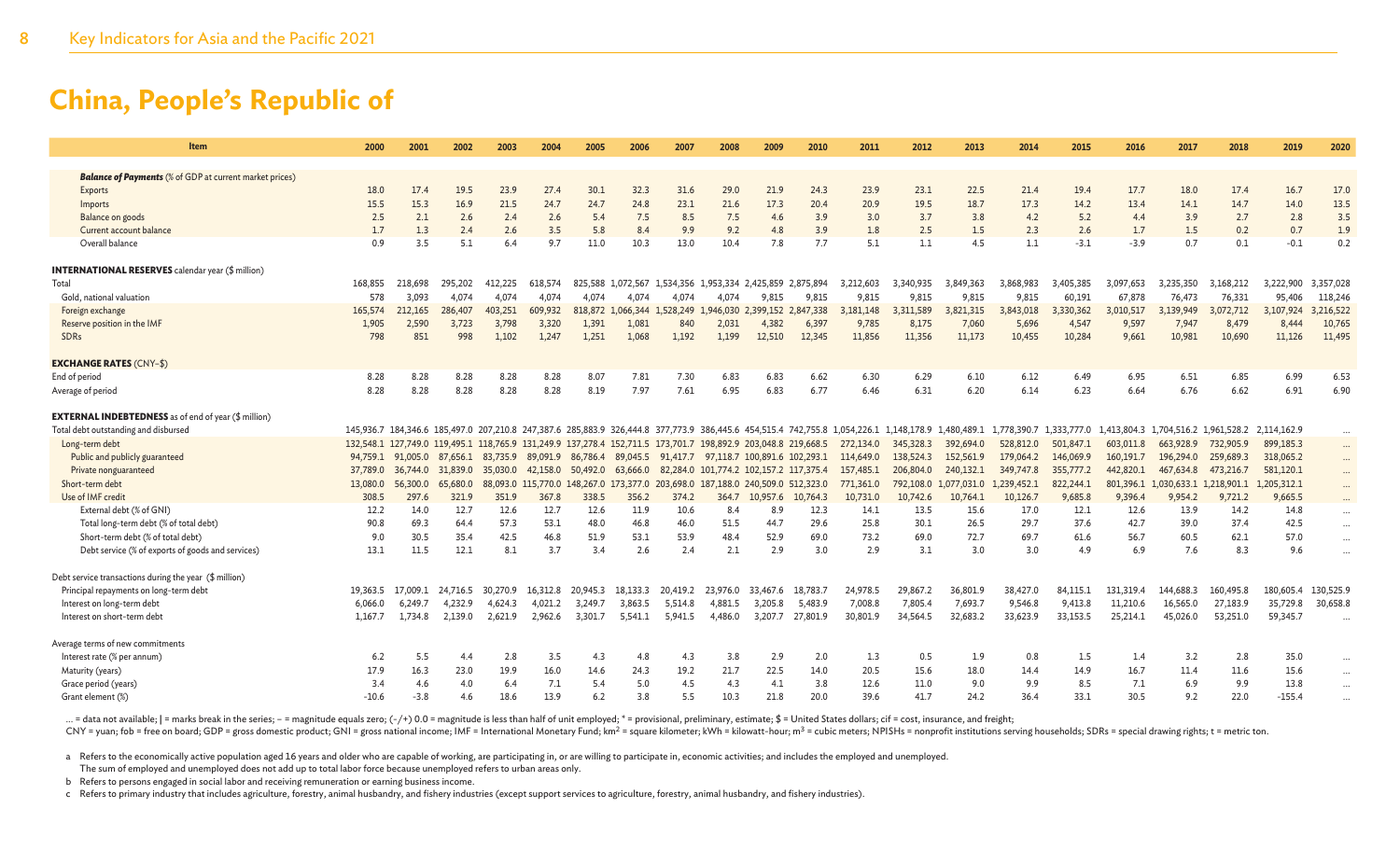d Refers to secondary industry that includes mining (except auxiliary activities of mining); manufacturing (except repairing of metal products, machinery, and equipment); production and supply of electricity, steam, gas, a

- e Refers to all other industries not included in primary and secondary industry.
- f Refers to urban areas only.
- g For 2000 onward, data are combined with other service activities.
- h For 2000-2010 and 2014-2020, data refer to net exports of goods and services and net imports of goods and services published by the National Bureau of Statistics, an authority of the Government of the People's Republic o For 2011–2013, data on exports and imports of goods and services were taken from the balance of payments of the PRC, published by the State Administration of Foreign Exchange.
- i Values were derived from GNI indexes published by the National Bureau of Statistics.
- Estimated as GDP by expenditure less final consumption and statistical discrepancy.
- k Derived from balance-of-payments data.
- Original values were indexed in the previous year.
- m Refers to hydropower, thermal power, nuclear power, wind power, and solar power.
- n For 2016 onward, excludes nonalcoholic beverages.
- o Refers to residence.
- p Refers to household facilities, articles, and services.
- q For 2001–2015, refers to the PRC's consumer price category "touring and outing". For 2016–2017, refers to the consumer price category "dining out".
- r For 2000–2015, refers to personal articles and services. For 2016–2017, refers to other supplies and services.
- s In October 2011, money supply was redefined to include savings of public housing centers and savings of nondepository financial institutions similar to savings of financial institutions.
- t Refers to broad money aggregate M2.
- u Refers to consolidated central and local governments.
- v Data refer to nonproductive expenditures.
- w Data refer to productive expenditures.
- x For 2000 onward, expenditures of government include all payments on the principal and interest of domestic and foreign debts.
- y The classifications of revenue and expenditure accounts were adjusted significantly in 2007 and the relative data are not comparable with those for 2000-2006. Expenditure of government adopted a new statistical classific
- z For 2000–2005, expenditures on education include health expenditures.
- aa For 2002–2005, data refer to economic construction.
- ab Ranking is based on the sum of 2016–2020 values.
- ac Data have been compiled in accordance with the IMF's Balance of Payments and International Investment Position Manual (sixth edition).

#### **Sources:**

| Population                | Government of the People's Republic of China, National Bureau of Statistics (NBS). Official communication, 22 March 2021; past communication.          |
|---------------------------|--------------------------------------------------------------------------------------------------------------------------------------------------------|
| Labor Force               | NBS. Official communication, 22 March 2021; past communication.                                                                                        |
| <b>National Accounts</b>  | NBS. Official communication, 22 March 2021; past communication.                                                                                        |
| <b>Production Indexes</b> |                                                                                                                                                        |
| Agriculture               | Food and Agriculture Organization of the United Nations. FAOSTAT Database. http://www.fao.org/faostat/en/#data (accessed 23 April 2021).               |
| Mining<br>Manufacturing   | NBS. Official communication, 22 March 2021; past communication; other publications.                                                                    |
| Energy                    | NBS. Official communication, 22 March 2021; past communication; other publications.                                                                    |
| Price Indexes             | NBS. Official communication, 22 March 2021; past communication; other publications.                                                                    |
| Retail<br>Price Indexes   | NBS. Official communication, 22 March 2021; past communication; other publications.                                                                    |
| Implicit GDP deflator     | For 2000-2018: NBS. Official communication, 22 March 2021; past communication; other publications.<br>For 2019-2020: Asian Development Bank estimates. |